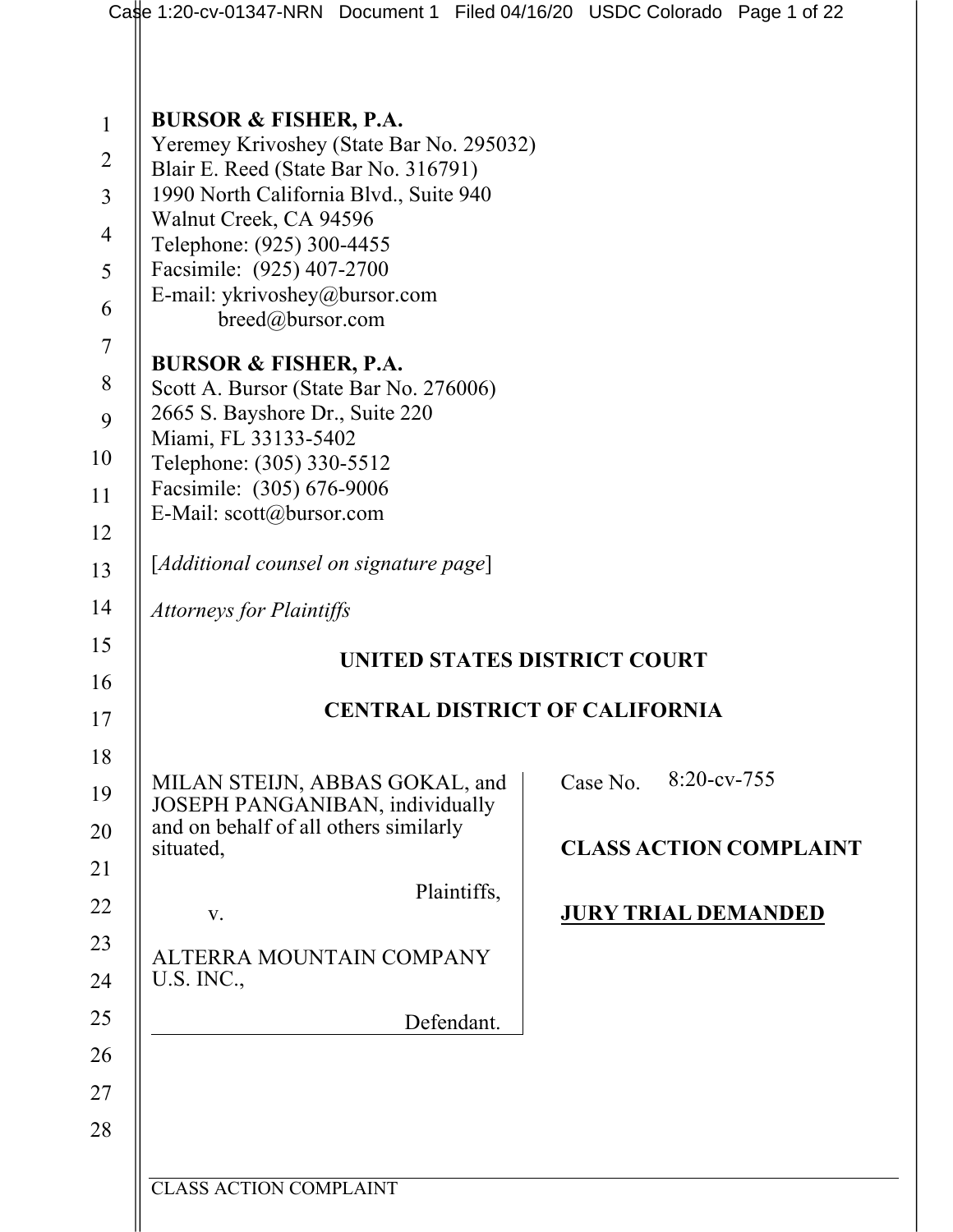Plaintiffs Milan Steijn, Abbas Gokal, and Joseph Panganiban ("Plaintiffs") bring this action on behalf of themselves and all others similarly situated against Defendant Alterra Mountain Company U.S. Inc. ("Alterra" or "Defendant"). Plaintiffs make the following allegations pursuant to the investigation of their counsel and based upon information and belief, except as to the allegations specifically pertaining to themselves, which are based on personal knowledge.

# **FACTS COMMON TO ALL CAUSES OF ACTION**

1. Defendant has made the unconscionable decision to retain its millions of customers' passholder fees while closing 100% of its mountain resorts as the novel coronavirus, COVID-19, rages throughout the world and the United States economy has gone into a deep recession.

2. For the 2019-2020 ski season, Defendant sold two annual passes, the Ikon Pass and the Ikon Base Pass (the "Ikon Pass Products" or "passes"), to costumers in the United States and throughout the world. Defendant offered holders of Ikon Pass Products access to 40 mountain resort destinations, promising that its passes offer "matchless access" to "the planet's most iconic destinations."1

3. Defendant sold the Ikon Pass Products promising pass holders "unlimited skiing and riding destinations" for many of its resorts and up to 5 or 7 days of skiing at other ones.<sup>2</sup> To visit Defendant's mountain resorts, consumers

1

2

3

4

5

6

7

8

9

10

11

12

13

14

15

16

17

18

19

20

21

22

<sup>1</sup> https://www.ikonpass.com/en/shop-passes/ikon-pass-2019-2020 (last accessed April 16, 2020) and https://www.ikonpass.com/en/shop-passes/ikon-base-pass-2019- 2020 (last accessed April 16, 2020), and

https://www.ikonpass.com/en/destinations#moduleDestinationNavigation4 (last accessed April 16, 2020).

<sup>24</sup> 25 26 27 28 <sup>2</sup> https://www.ikonpass.com/en/shop-passes (last accessed April 16, 2020). Ikon Pass purchasers were promised "unlimited access at 14 iconic destinations" and up to 7 days of skiing at its remaining resorts. https://www.ikonpass.com/en/shoppasses/ikon-pass-2019-2020 (last accessed April 16, 2020), while Ikon Base Pass holders were promised unlimited access at 12 iconic destinations, with limited blackout dates at 4 of these 12 destinations," and up to 5 days of skiing at its remaining resorts. https://www.ikonpass.com/en/shop-passes/ikon-base-pass-2019- 2020 (last accessed April 16, 2020).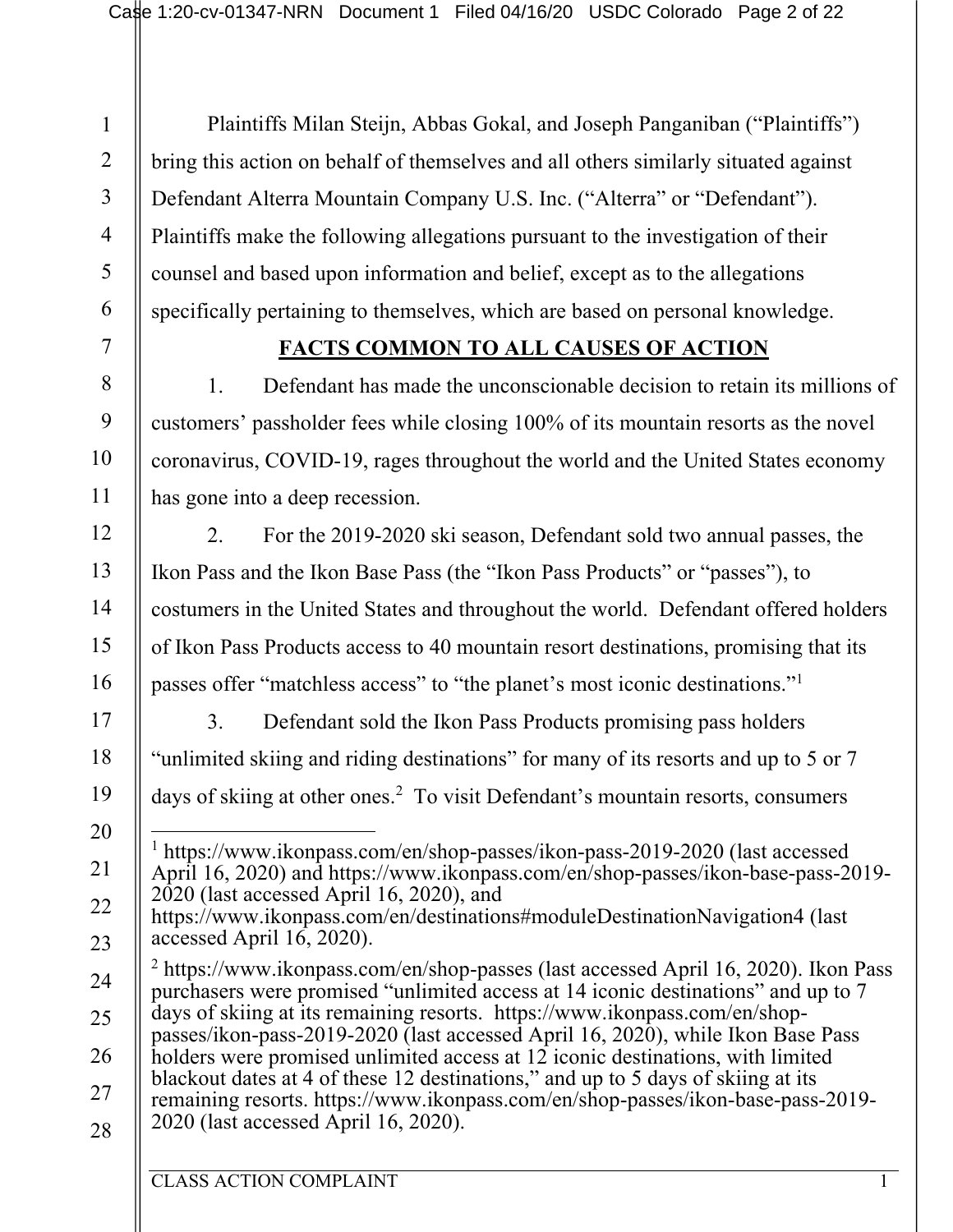could have purchased either of the Ikon Pass Products, which range anywhere from \$40 to over \$1000 depending on the Product and the age of the consumer.

4. The Ikon Pass Products are tiered. The Ikon Base Pass provides unlimited access to 12 of Defendant's resorts, subject to "Blackout Dates" during peak holiday times for 4 of these resorts and up to 5 days of skiing at its remaining 28 resorts.3 The Ikon Pass grants pass holders unfettered access to 14 of Defendant's resorts with no "Blackout Dates" and up to 7 days of skiing at its remaining 26 resorts.4

5. On March 14, 2020, Defendant announced that it was closing all of its mountain resorts indefinitely. Defendant initially announced "Alterra Mountain Company will suspend operations at our 15 North American ski resorts, starting the morning of Sunday, March 15, until further notice."<sup>5</sup> Defendant then stated that "[a]ll Northern Hemisphere Ikon Pass destinations are closed for the 19/20 winter season until further notice."<sup>6</sup>

6. In response to the indefinite closure of Defendant's resorts, Defendant created a "Covid-19 Update" page where it stated that Defendant has "doubled the renewal discount on 20/21 Ikon Pass products" to "address the shortened 19/20 season."<sup>7</sup> Instead of offering a refund, Defendant retained the full price of its customers' Ikon Pass Product fees while 100 percent of its mountain resorts remain closed to the public.

7. Defendant has not refunded any consumers for their lost mountain resort access. Accordingly, customers who did not have a chance to use all of their

<sup>3</sup> https://www.ikonpass.com/en/shop-passes/ikon-base-pass-2019-2020 (last accessed April 16, 2020).

4 *Id.* <sup>5</sup> https://www.alterramtnco.com/news/2020/03/14/alterra-mountain-company- closure-announcement (last accessed April 16, 2020).

 $6$  https://www.ikonpass.com/en/covid-19 (last accessed April 16, 2020).

28

<sup>7</sup> *Id.*

1

2

3

4

5

6

7

8

9

10

11

12

13

14

15

16

17

18

19

20

21

22

23

24

25

26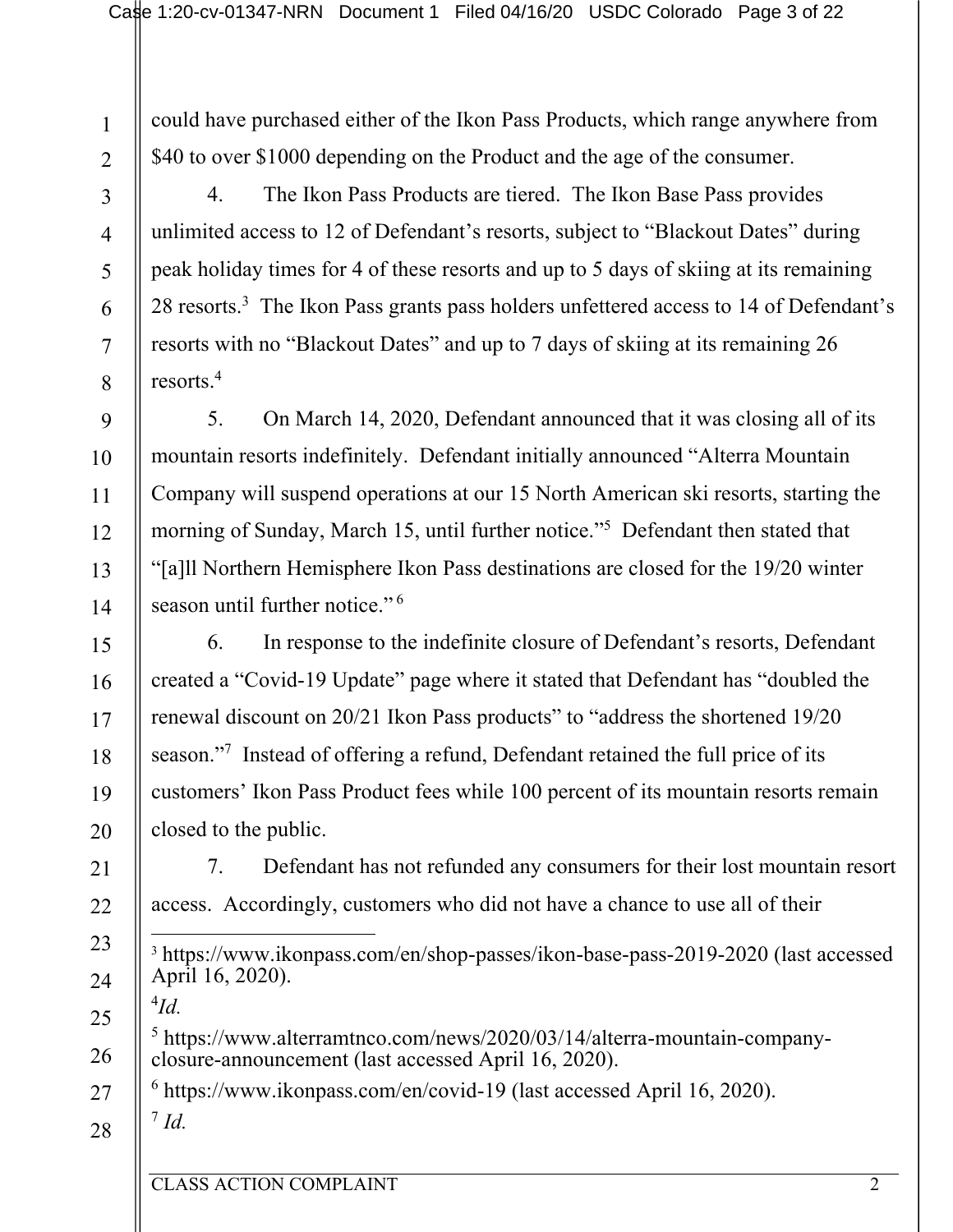1 2 3 4 5 purchased Ikon Pass Products get zero consideration or compensation for their inability to use those unused, purchased days, even if they wanted to. Subsequently, Defendant has unjustly enriched itself by retaining passholder fees of hundreds of thousands of consumers – while denying passholders access to all of Defendant's mountain resorts.

8. Plaintiffs seek relief in this action individually, and on behalf of all of Defendant's customers nationwide that purchased Ikon Pass Products for the 2019- 2020 season who, as of March 15, 2020, had not used up all of the days remaining on their Ikon Pass Products for Defendant's violations of the California Consumer Legal Remedies Act ("CLRA"), Civil Code §§ 1750*, et seq.*, Unfair Competition Law ("UCL"), Bus. & Prof. Code §§ 17200, *et seq.*, False Advertising Law ("FAL"), Bus. & Prof. Code §§ 17500, *et seq.*, for breach of express warranties, negligent misrepresentation, fraud, unjust enrichment, money had and received, conversion, and breach of contract.

#### **PARTIES**

9. Plaintiff Milan Steijn is a citizen of California, residing in Orange County, California. Mr. Steijn and his wife are annual pass holders of the Ikon Pass Products, specifically of the Ikon Base Pass. Mr. Steijn purchased the Ikon Base Passes for himself and his wife in April of 2019 and paid \$1,398 (\$649 per pass). On March 15, 2020, Defendant closed all of its mountain resorts nationwide. Defendant has retained the full amount of his annual pass fees even though Plaintiff and his wife do not have access to any of Defendant's resorts. Further, Defendant has not refunded Plaintiff any part of the annual pass fees for March 15 through the present, when Defendant's resorts were closed (and continue to remain closed). Plaintiff purchased Defendant's annual passes with the understanding that he and his wife would be able to access Defendant's resorts through July 2020, so long as there was snow on the mountains. Plaintiff would not have paid for the Ikon Pass Products, or would not have paid for them on the same terms, had he known that he and his wife

CLASS ACTION COMPLAINT 3

6

7

8

9

10

11

12

13

14

15

16

17

18

19

20

21

22

23

24

25

26

27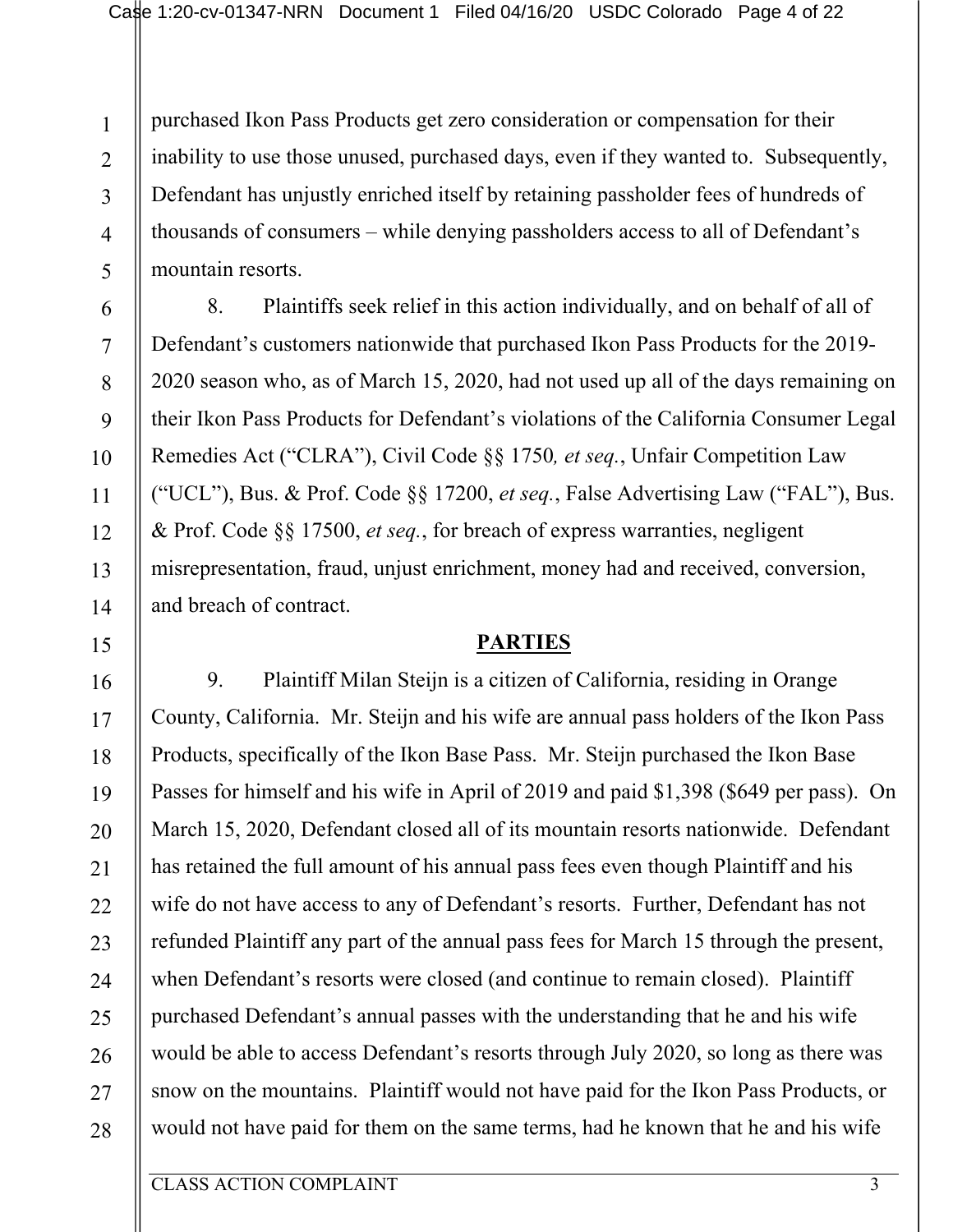would not have access to any of Defendant's resorts beyond March 15, 2020. Plaintiff continues to face imminent harm, as Defendant retains Ikon Pass Product holders' fees while all of its resorts remain closed.

3 4

1

2

5

6

7

8

9

10

11

12

13

14

15

16

17

18

19

10. Plaintiff Abbas Gokal is a citizen of California, residing in Rancho Santa Margarita, California. Mr. Gokal and his family are annual pass holders of the Ikon Pass Products, specifically of the Ikon Pass. Mr. Gokal purchased the Ikon Passes for him, his wife, and three children in July of 2019 and paid \$2,945 (\$1049 per adult pass, \$399 per child pass, and \$49 per child under 4 pass). On March 15, 2020, Defendant closed all of its mountain resorts nationwide. Defendant has retained the full amount of his annual pass fees even though Plaintiff and his family do not have access to any of Defendant's resorts. Further, Defendant has not refunded Plaintiff any part of his annual pass fees for March 15 through the present, when Defendant's resorts were closed (and continue to remain closed). Plaintiff purchased Defendant's annual passes with the understanding that he and his family would be able to access Defendant's resorts through July 2020, so long as there was snow on the mountains. Plaintiff would not have paid for the Ikon Pass Products, or would not have paid for them on the same terms, had he known that he and his family would not have access to any of Defendant's resorts beyond March 15, 2020. Plaintiff continues to face imminent harm, as Defendant retains Ikon Pass Product holders' fees while all of its resorts remain closed.

28

11. Plaintiff Joseph Panganiban is a citizen of California, residing in Orange County, California. Mr. Panganiban and his family are annual pass holders of the Ikon Pass Products, specifically of the Ikon Base Pass. Mr. Panganiban purchased the Ikon Base Passes for him, his wife, and two children in March of 2019 and paid \$2,216 (\$619 per adult pass and \$489 per young adult pass). On March 15, 2020, Defendant closed all of its mountain resorts nationwide. Mr. Panganiban and his wife had yet to use their Ikon Pass Products at all because they were planning on skiing in March and April. Defendant has retained the full amount of his annual pass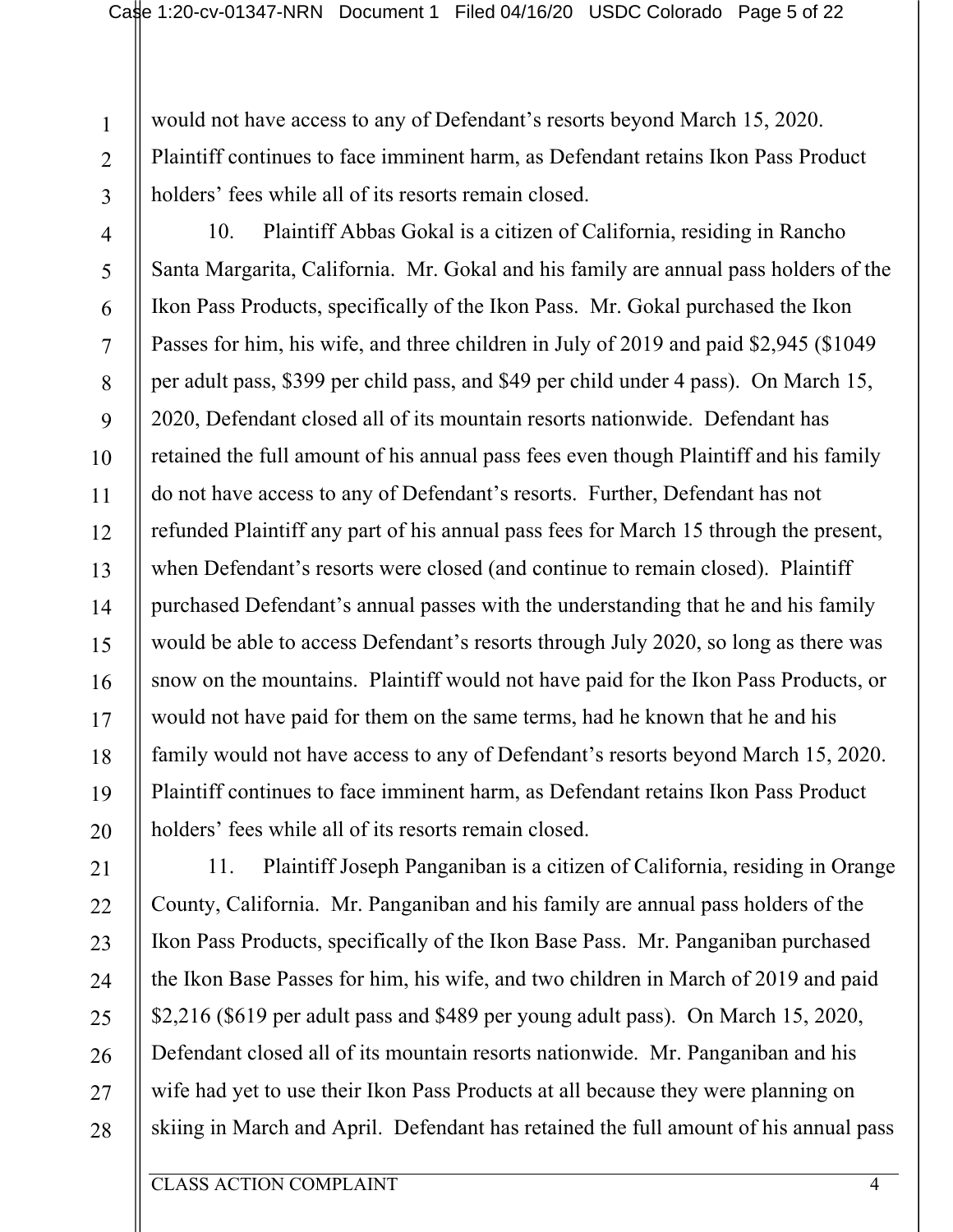1 2 3 4 5 6 7 8 9 10 11 fees even though Plaintiff and his family do not have access to any of Defendant's resorts. Further, Defendant has not refunded Plaintiff any part of his annual pass fees for March 15 through the present, when Defendant's resorts were closed (and continue to remain closed). Plaintiff signed up for Defendant's annual passes with the understanding that he and his family would be able to access Defendant's resorts through July 2020, so long as there was snow on the mountains. Plaintiff would not have paid for the Ikon Pass Products, or would not have paid for them on the same terms, had he known that he and his family would not have access to any of Defendant's resorts beyond March 15, 2020. Plaintiff continues to face imminent harm, as Defendant retains Ikon Pass Product holders' fees while all of its resorts remain closed.

12. Defendant Alterra Mountain Company U.S. Inc. is a Delaware corporation, with its principal place of business at 3501 Wazee Street, Suite 400 Denver, CO 80021. Defendant offers consumers access to over 40 mountain resort locations through its Ikon Pass Products. Defendant conducts substantial business throughout the United States, and specifically in the state of California.

### **JURISDICTION AND VENUE**

13. This Court has subject matter jurisdiction pursuant to 28 U.S.C. § 1332(d)(2)(A) because this case is a class action where the aggregate claims of all members of the proposed class are in excess of \$5,000,000, exclusive of interest and costs, and most members of the proposed nationwide class are citizens of states different from the states of Defendant.

14. This Court has personal jurisdiction over Defendant because Defendant conducts substantial business within California such that Defendant has significant, continuous, and pervasive contacts with the State of California. Defendant is registered to do business in the State of California.

25 26 27

12

13

14

15

16

17

18

19

20

21

22

23

24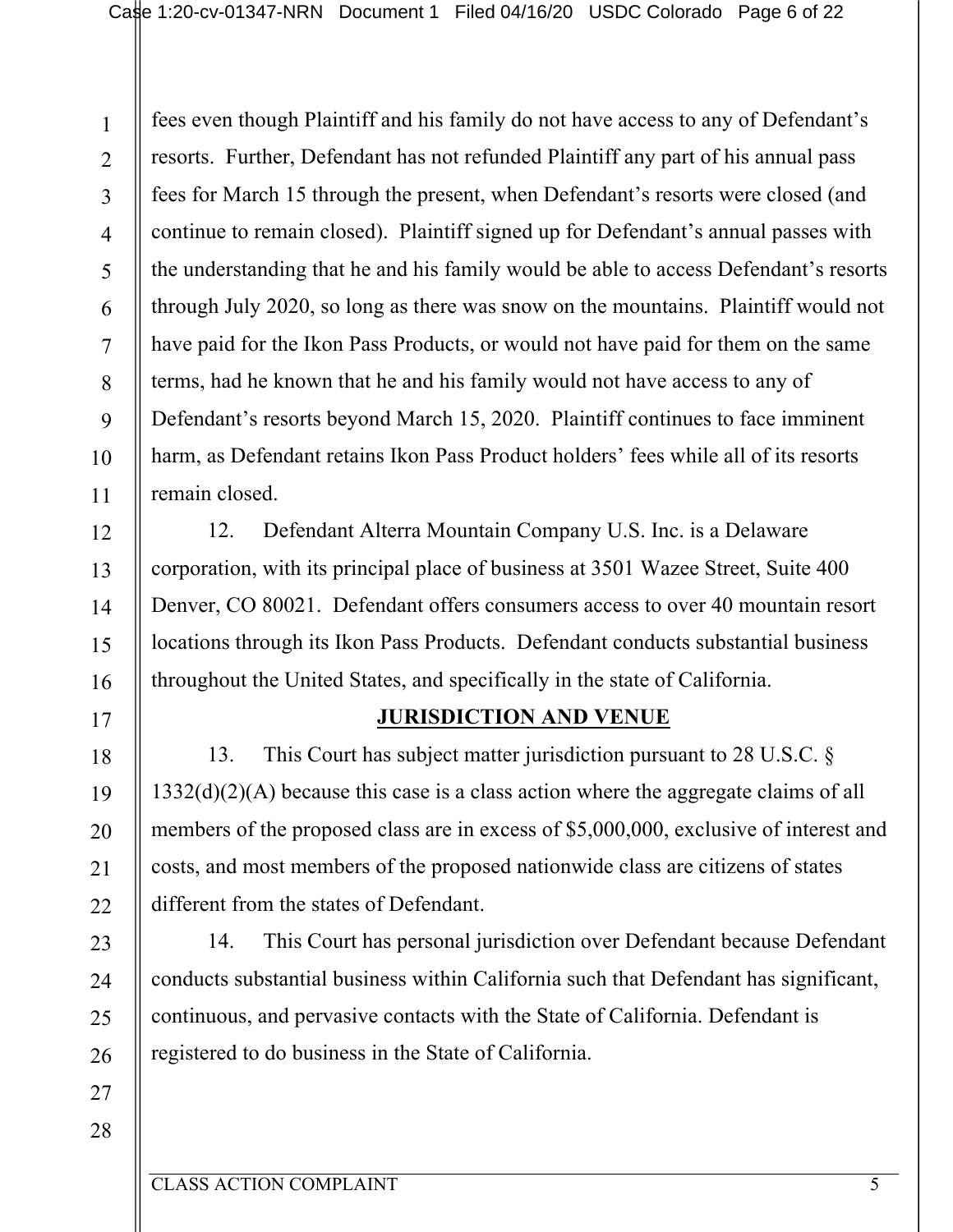1 2 3 4 5 6 7 8 9 10 11 12 13 14 15 16 17 18 19 20 21 22 23 24 25 26 27 28 15. Venue is proper in this District pursuant to 28 U.S.C. § 1391 because Defendant does substantial business in this District and a substantial part of the events giving rise to Plaintiff's claims took place within this District. **CLASS ACTION ALLEGATIONS** 16. Plaintiffs bring this action as a class action under Federal Rule of Civil Procedure 23 on behalf of a Class consisting of all of Defendant's customers nationwide that purchased Ikon Pass Products for the 2019-2020 season, who, as of March 15, 2020, had not used up all of the days remaining on their Ikon Pass Products. 17. Plaintiffs also seek to represent a subclass defined as all members of the Class who purchased the Ikon Pass Products in California (the "California Subclass"). 18. Plaintiffs reserve the right to amend or modify the Class definition with greater specificity or further division into subclasses or limitation to particular issues as discovery and the orders of this Court warrant. 19. Excluded from the Class are the Defendant, the officers and directors of the Defendant at all relevant times, members of its immediate families and their legal representatives, heirs, successors or assigns and any entity in which Defendant has or had a controlling interest. 20. Plaintiffs are members of the Class and California Subclass they seek to represent. 21. Defendant has hundreds of thousands of customers nationwide that purchased Ikon Pass Products that cannot be used. Accordingly, members of the Class are so numerous that their individual joinder herein is impracticable. The precise number of Class members and their identities are unknown to Plaintiffs at this time but may be determined through discovery. Class members may be notified of the pendency of this action by mail and/or publication through the distribution records of Defendant.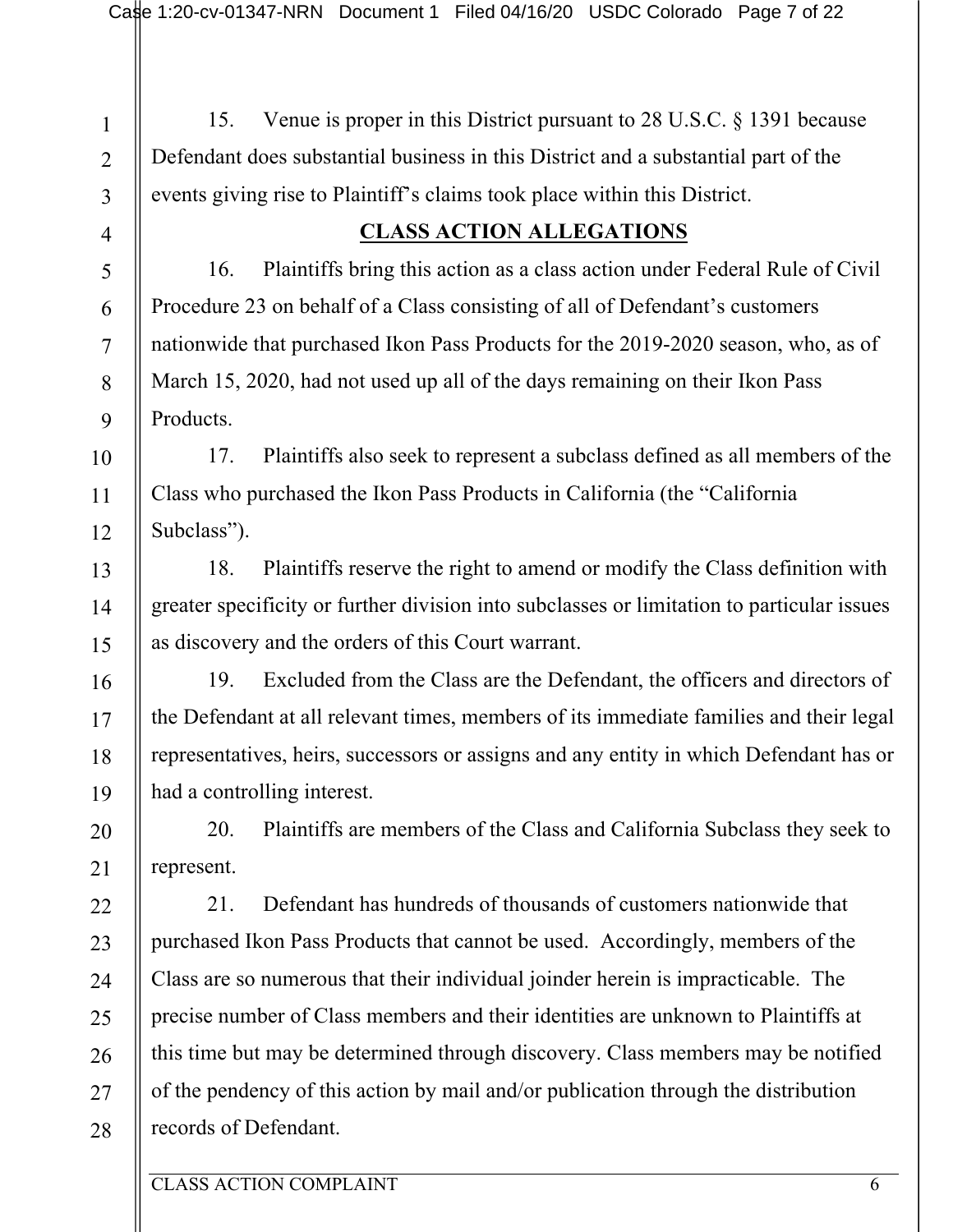7

8

9

10

11

12

13

14

15

16

17

18

19

20

21

22

23

24

25

26

27

28

22. Common questions of law and fact exist as to all Class members and predominate over questions affecting only individual Class members. Common legal and factual questions include, but are not limited to whether Defendant has breached its contract with its customers and whether its actions are fraudulent and unlawful.

23. The claims of the named Plaintiffs are typical of the claims of the Class in that the named Plaintiffs were exposed to Defendant's false and misleading advertising and were charged for their Ikon Pass Product promising mountain access through July 2020 despite being barred from entry into Defendant's resort properties and suffered losses as a result.

24. Plaintiffs are adequate representatives of the Class because Plaintiffs' interests do not conflict with the interests of the Class members Plaintiffs seek to represent, Plaintiffs have retained competent counsel experienced in prosecuting class actions, and Plaintiffs intend to prosecute this action vigorously. The interests of Class members will be fairly and adequately protected by Plaintiffs and their counsel.

25. The class mechanism is superior to other available means for the fair and efficient adjudication of the claims of the Class members. Each individual Class member may lack the resources to undergo the burden and expense of individual prosecution of the complex and extensive litigation necessary to establish Defendant's liability. Individualized litigation increases the delay and expense to all parties and multiplies the burden on the judicial system presented by the complex legal and factual issues of this case. Individualized litigation also presents a potential for inconsistent or contradictory judgments. In contrast, the class action device presents far fewer management difficulties and provides the benefits of single adjudication, economy of scale, and comprehensive supervision by a single court on the issue of Defendant's liability. Class treatment of the liability issues will ensure that all claims and claimants are before this Court for consistent adjudication of the liability issues.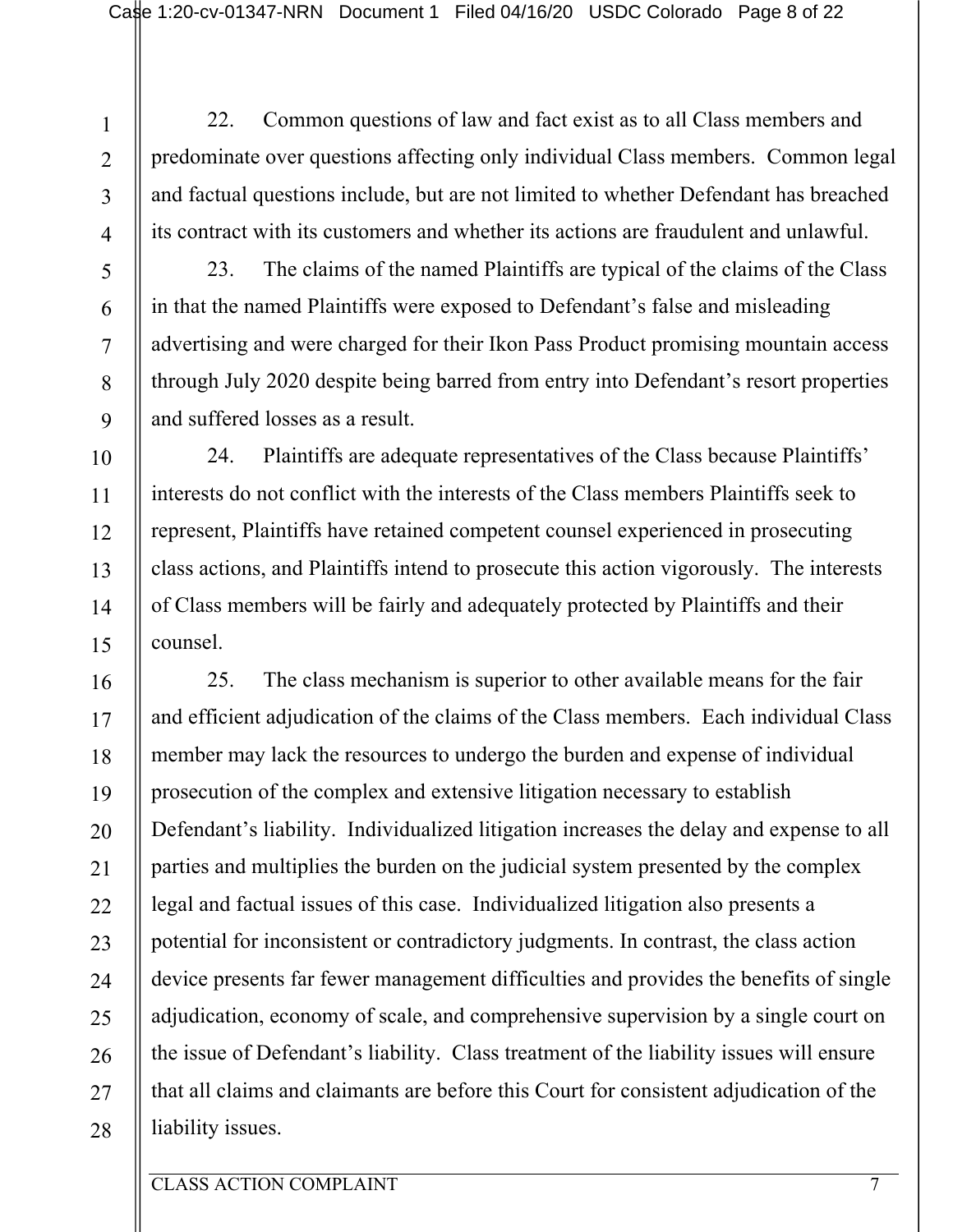1 2 3 4 5 6 7 8 9 10 11 12 13 14 15 16 17 18 19 20 21 22 23 24 25 26 27 28 **COUNT I Violation of California's Consumers Legal Remedies Act, California Civil Code §§ 1750,** *et seq***. (Injunctive Relief Only)** 26. Plaintiffs hereby incorporate by reference the allegations contained in all preceding paragraphs of this complaint. 27. Plaintiffs bring this claim individually and on behalf of members of the proposed Nationwide Class against Defendant. Plaintiffs also bring this claim individually and on behalf of members of the proposed California Subclass against Defendant. 28. Plaintiffs and Class members are consumers who paid fees for use of Defendant's mountain resorts for personal, family or household purposes. Plaintiffs and the Class are "consumers" as that term is defined by the CLRA in Cal. Civ. Code  $§ 1761(d).$ 29. Defendant's mountain resort access that Plaintiffs and Class members purchased from Defendant was a "service" within the meaning of Cal. Civ. Code §  $1761(b)$ . 30. Defendant's actions, representations, and conduct have violated, and continue to violate the CLRA, because they extend to transactions that intended to result, or which have resulted in, the sale of services to consumers. 31. Defendant's advertising that consumers would have access to all of its ski resorts and that its customers would have access to its ski resorts upon paying a fee is false and misleading to a reasonable consumer, including Plaintiffs, because Defendant in fact closed all of its mountain resorts while continuing to retain the full price consumers' Ikon Pass Products. 32. California's Consumers Legal Remedies Act, Cal. Civ. Code §  $1770(a)(5)$ , prohibits "[r]epresenting that goods or services have sponsorship, approval, characteristics, ingredients, uses, benefits, or quantities which they do not have or that a person has a sponsorship, approval, status, affiliation, or connection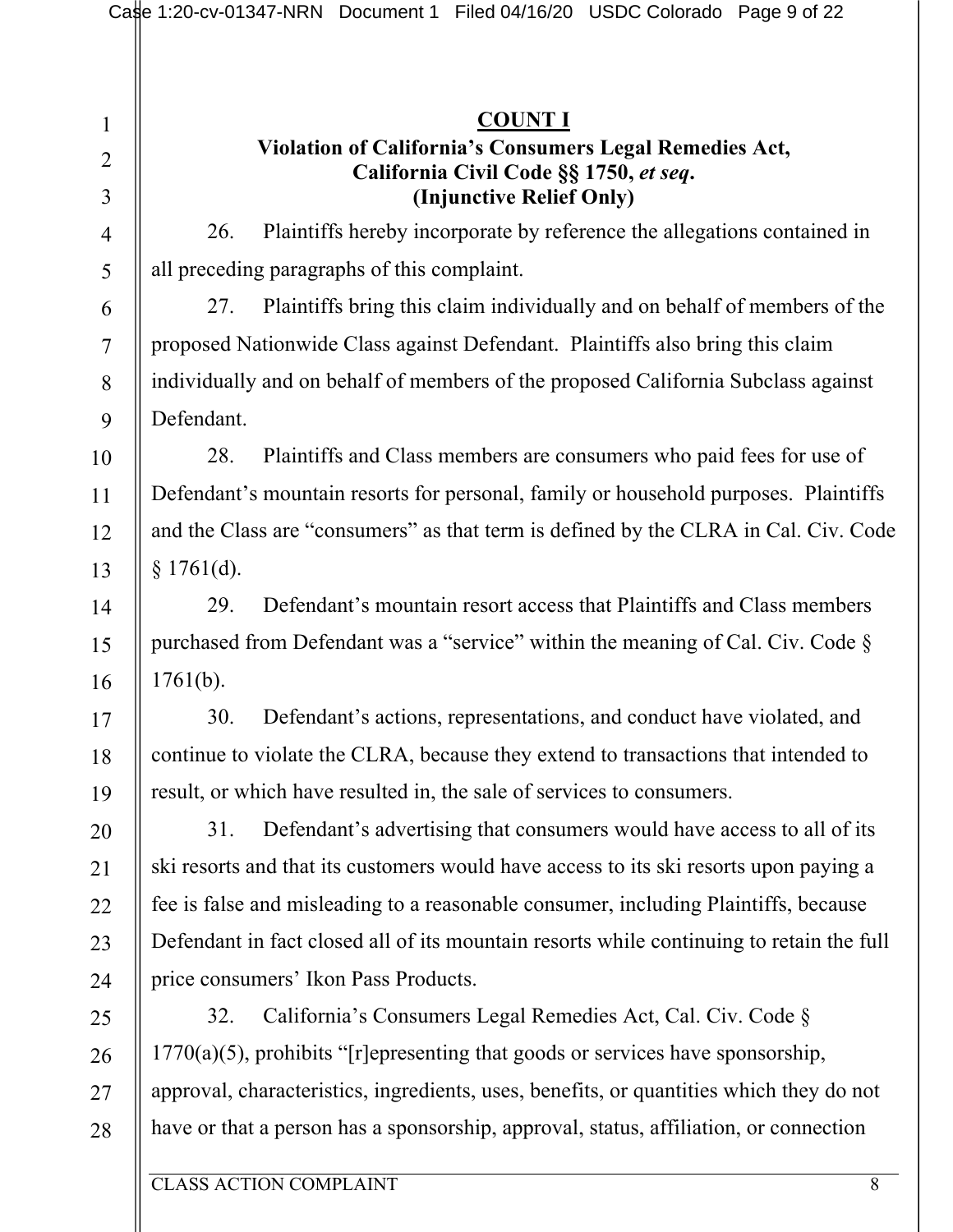1 2 3 4 5 which he or she does not have." By engaging in the conduct set forth herein, Defendant violated and continue to violate Section 1770(a)(5) of the CLRA, because Defendant's conduct constitutes unfair methods of competition and unfair or fraudulent acts or practices, in that Defendant misrepresent the particular characteristics, benefits and quantities of the services.

33. Cal. Civ. Code  $\S 1770(a)(7)$  prohibits representing that goods or services are of a particular standard, quality, or grade, or that goods are of a particular style or model, if they are of another. By engaging in the conduct set forth herein, Defendant violated and continues to violate Section 1770(a)(7) of the CLRA, because Defendant's conduct constitutes unfair methods of competition and unfair or fraudulent acts or practices, in that Defendant misrepresents the particular standard, quality or grade of the services.

34. Cal. Civ. Code  $\S 1770(a)(9)$  further prohibits "[a]dvertising goods or services with intent not to sell them as advertised." By engaging in the conduct set forth herein, Defendant violated and continues to violate Section 1770(a)(9), because Defendant's conduct constitutes unfair methods of competition and unfair or fraudulent acts or practices, in that Defendant advertises services with the intent not to sell the services as advertised.

35. Plaintiffs and the Class acted reasonably when they purchased Defendant's Ikon Pass Products on the belief that Defendant's representations were true and lawful.

36. Plaintiffs and the Class suffered injuries caused by Defendant because: (a) they would not have purchased or paid for Defendant's passes absent Defendant's representations and omission of a warning that it would retain members' passholder fees while all mountain resorts nationwide are closed; (b) they would not have purchased passes on the same terms absent Defendant's representations and omissions; (c) they paid a price premium for Defendant's passes based on

28

6

7

8

9

10

11

12

13

14

15

16

17

18

19

20

21

22

23

24

25

26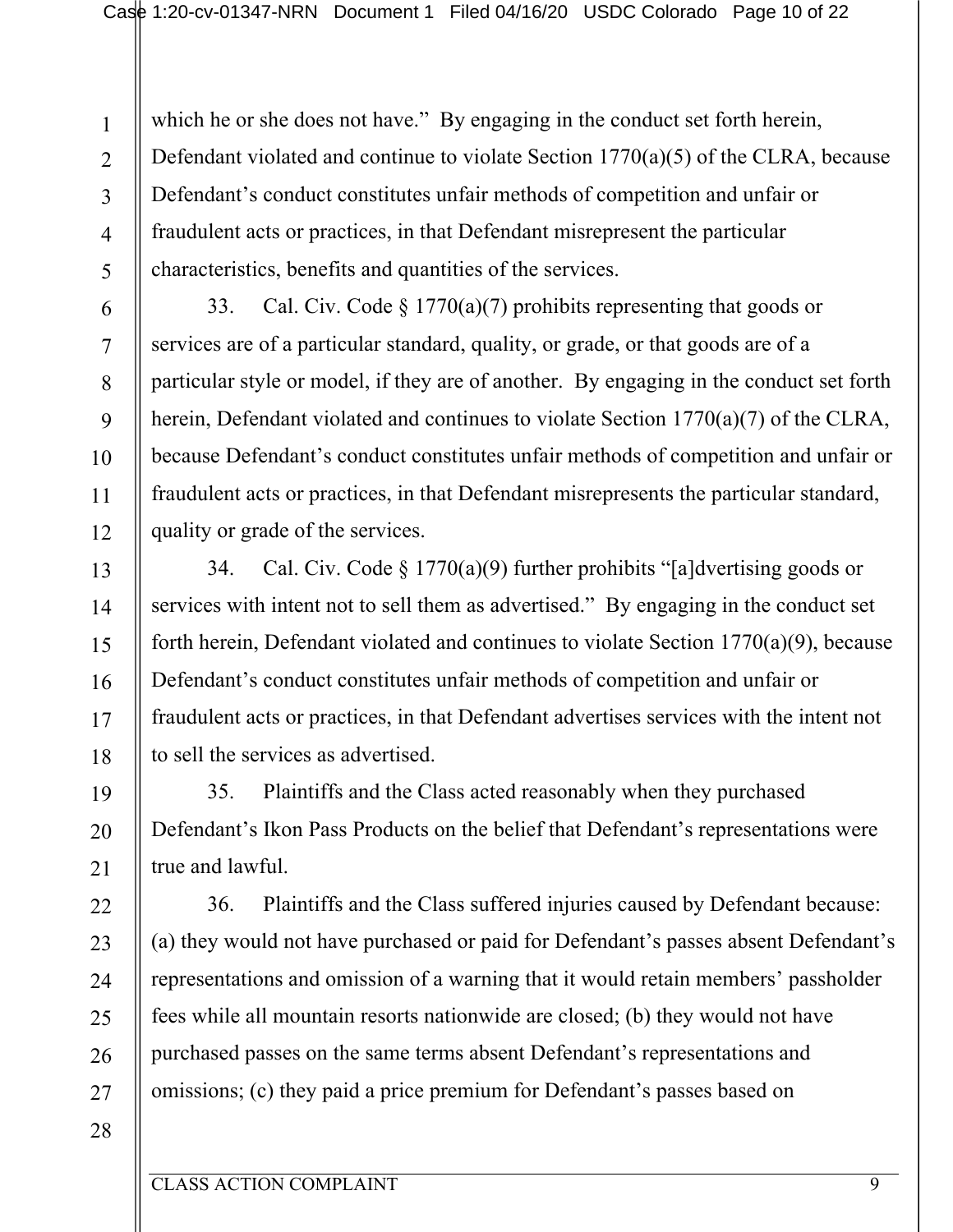Defendant's misrepresentations and omissions; and (d) Defendant's passes did not have the characteristics, benefits, or quantities as promised.

37. Under California Civil Code § 1780(a), Plaintiff and members of the Class seek injunctive and equitable relief for Defendant's violations of the CLRA. Plaintiff has mailed an appropriate demand letter consistent with California Civil Code § 1782(a). If Defendant fails to take corrective action within 30 days of receipt of the demand letter, Plaintiff will amend his complaint to include a request for damages as permitted by Civil Code § 1782(d).

38. Wherefore, Plaintiffs seek injunctive and equitable relief for these violations of the CLRA.

#### **COUNT II**

### **Violation of California's Unfair Competition Law, California Business & Professions Code §§ 17200,** *et seq***.**

39. Plaintiffs hereby incorporate by reference the allegations contained in all preceding paragraphs of this complaint.

40. Plaintiffs bring this claim individually and on behalf of the members of the proposed Nationwide Class against Defendant. Plaintiffs also bring this claim individually and on behalf of members of the proposed California Subclass against Defendant.

41. Defendant is subject to California's Unfair Competition Law, Cal. Bus. & Prof. Code §§ 17200, *et seq*. The UCL provides, in pertinent part: "Unfair competition shall mean and include unlawful, unfair or fraudulent business practices and unfair, deceptive, untrue or misleading advertising …."

42. Defendant's advertising that its passholders would have access to its mountain resorts, and that its customers would have access to its mountain resorts upon paying a pass fee is false and misleading to a reasonable consumer, including Plaintiffs, because Defendant in fact closed all of its mountain resorts while continuing to retain the full price of customers' Ikon Pass Products.

1

2

3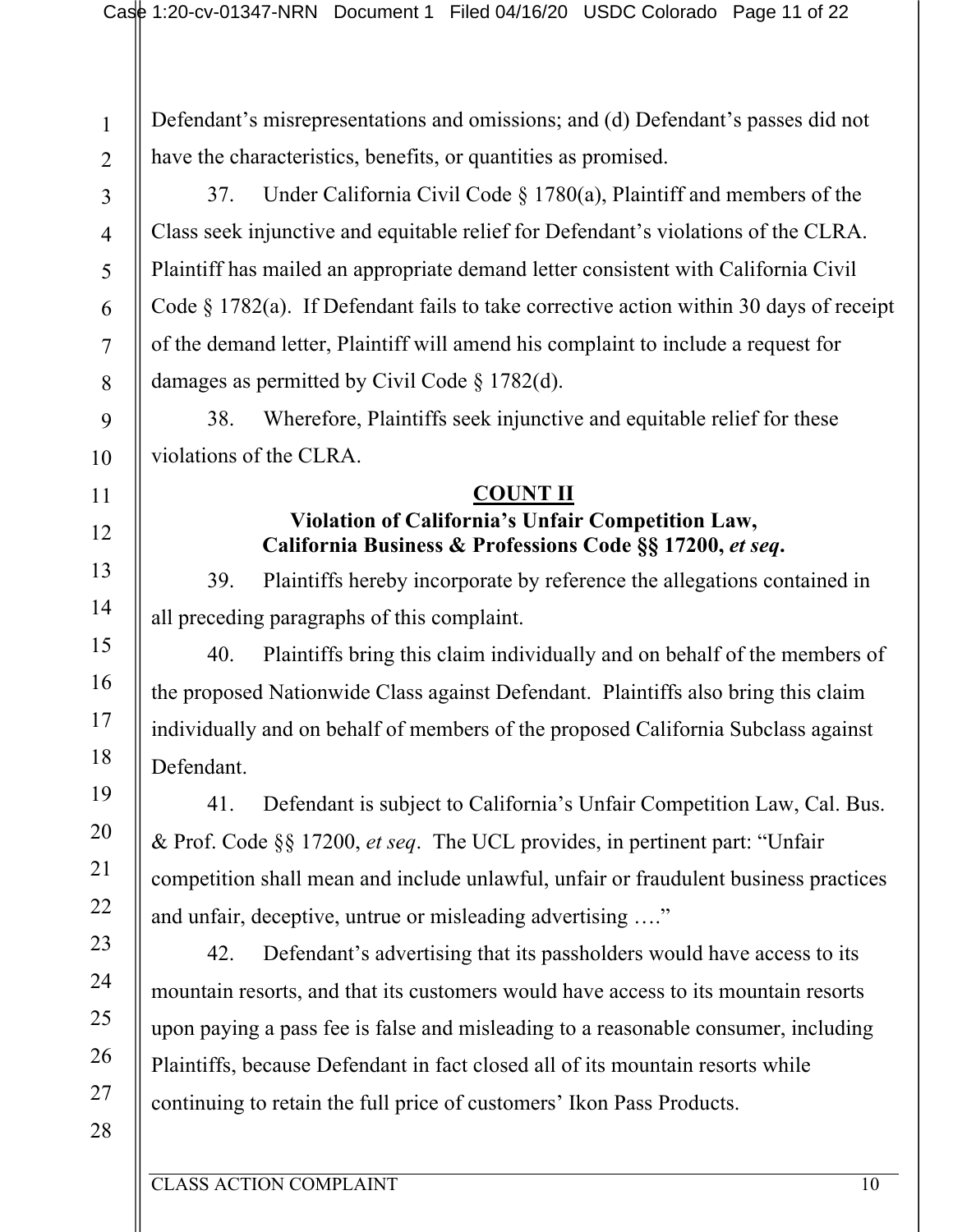43. Defendant's business practices, described herein, violated the "unlawful" prong of the UCL by violating the CLRA, the FAL, and other applicable law as described herein.

3 4

5

6

7

8

9

10

11

12

13

14

15

16

17

18

19

20

21

22

23

24

25

26

27

28

1

2

44. Defendant's business practices, described herein, violated the "unfair" prong of the UCL in that its conduct is substantially injurious to consumers, offends public policy, and is immoral, unethical, oppressive, and unscrupulous, as the gravity of the conduct outweighs any alleged benefits. Defendant's advertising of its passes and its retention of pass fees while its mountain resorts are closed is of no benefit to consumers.

45. Defendant violated the fraudulent prong of the UCL by misleading Plaintiff and the Class to believe that they would have access to Defendant's mountain resorts.

46. Plaintiffs and the Class acted reasonably when they signed up for passes based on the belief that they would have access to Defendant's mountain resorts.

47. Plaintiffs and the Class lost money or property as a result of Defendant's UCL violations because Plaintiffs and the Class suffered injuries caused by Defendant because: (a) they would not have purchased or paid for Defendant's passes absent Defendant's representations and omission of a warning that it would retain members' passholder fees while all mountain resorts nationwide are closed; (b) they would not have purchased passes on the same terms absent Defendant's representations and omissions; (c) they paid a price premium for Defendant's passes based on Defendant's misrepresentations and omissions; and (d) Defendant's passes did not have the characteristics, benefits, or quantities as promised.

# **COUNT III**

# **Violation of California's False Advertising Law, California Business & Professions Code §§ 17500,** *et seq***.**

48. Plaintiffs hereby incorporate by reference the allegations contained in all preceding paragraphs of this complaint.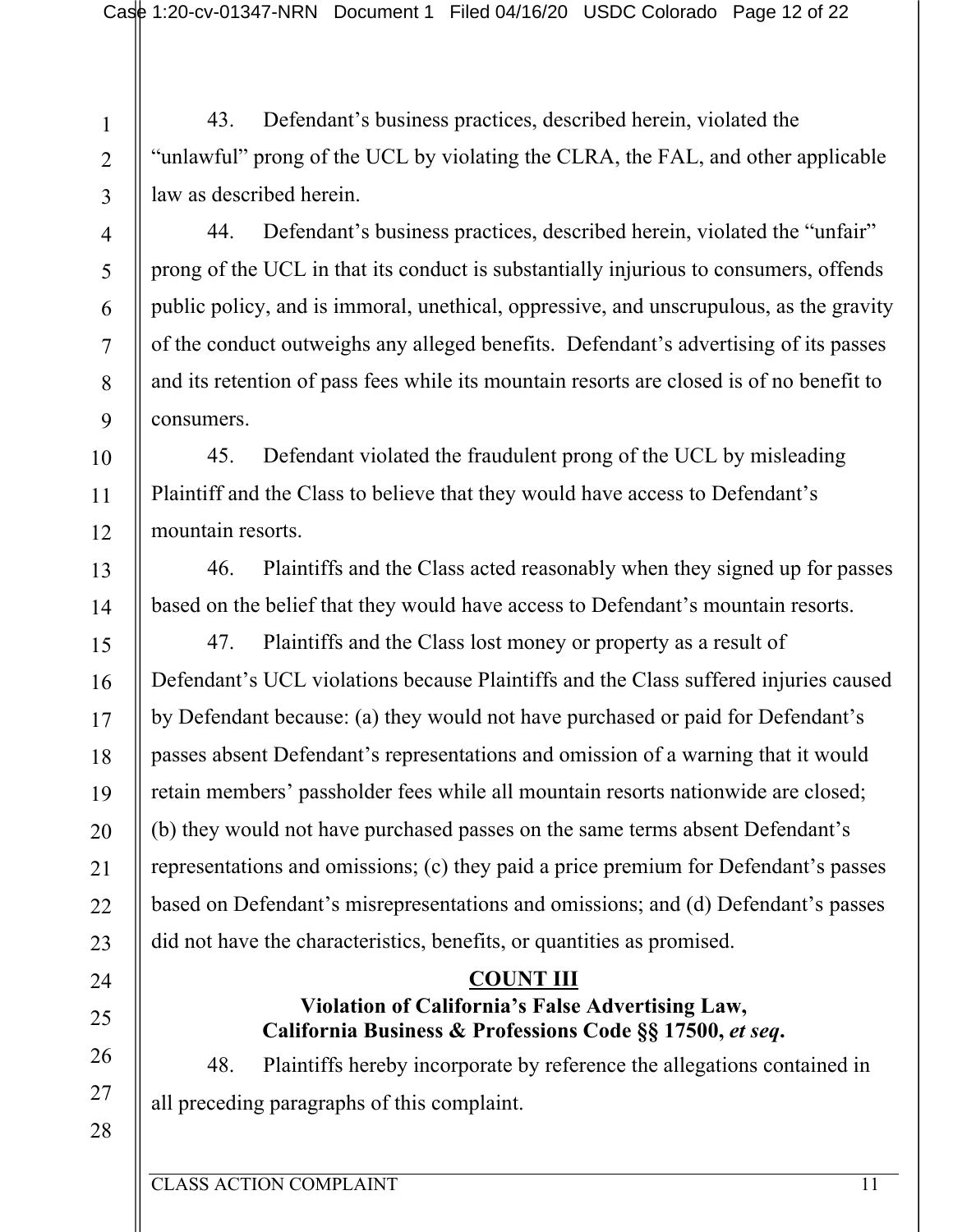49. Plaintiffs bring this claim individually and on behalf of the members of the proposed Nationwide Class against Defendant. Plaintiffs also bring this claim individually and on behalf of the members of the proposed California Subclass against Defendant.

50. California's False Advertising Law, Cal. Bus. & Prof. Code §§ 17500, *et seq.*, makes it "unlawful for any person to make or disseminate or cause to be made or disseminated before the public in this state, ... in any advertising device ... or in any other manner or means whatever, including over the Internet, any statement, concerning ... personal property or services, professional or otherwise, or performance or disposition thereof, which is untrue or misleading and which is known, or which by the exercise of reasonable care should be known, to be untrue or misleading."

51. Defendant engaged in a scheme of retaining customers' pass fees while 100 percent of its mountain resorts were closed. Defendant's advertising and marketing of its passes as providing access its mountain resorts misrepresented and/or omitted the true content and nature of Defendant's services. Defendant's advertisements and inducements were made in California and come within the definition of advertising as contained in Bus. & Prof. Code § 17500, *et seq*. in that the promotional materials were intended as inducements to purchase passes, and are statements disseminated by Defendant to Plaintiffs and Class members. Defendant knew that these statements were unauthorized, inaccurate, and misleading.

52. Defendant's advertising that passholders would have access to its mountain resorts and that its customers would have access to its mountain resorts upon paying a passholder fee is false and misleading to a reasonable consumer, including Plaintiffs, because Defendant in fact closed all of its mountain resorts while retaining the full price of customers' Ikon Pass Products.

26 27 28

1

2

3

4

5

6

7

8

9

10

11

12

13

14

15

16

17

18

19

20

21

22

23

24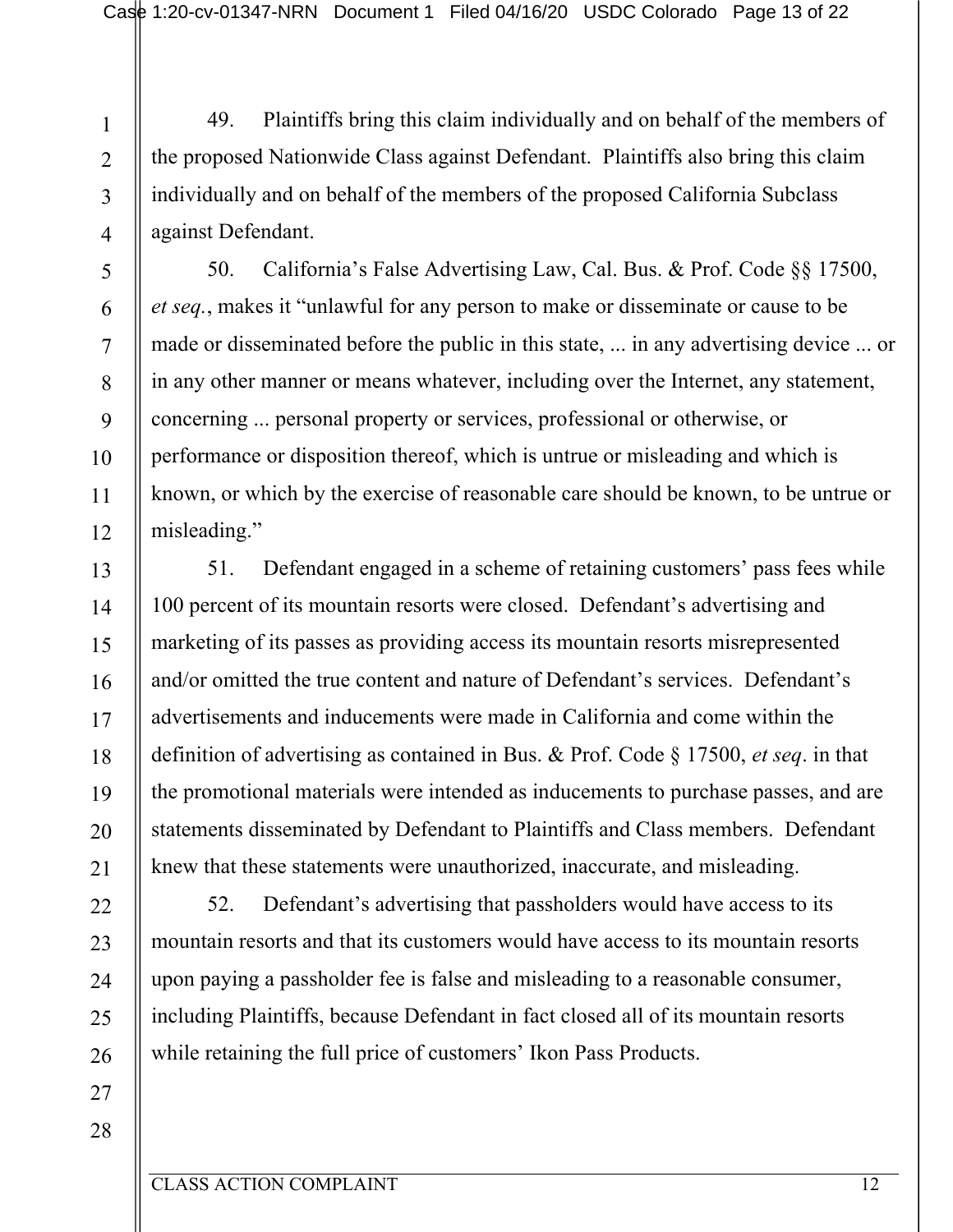53. Defendant violated § 17500, *et seq*. by misleading Plaintiffs and the Class to believe that they would have access to Defendant's mountain resorts through July 2020.

3 4

1

2

54. Defendant knew or should have known, through the exercise of reasonable care, that its advertising that customers would have access to its mountain resorts is false and misleading. Further, Defendant knew or should have known that it was breaching its contracts with its customers and fraudulently charging fees when it retained all pass fees while all of its mountain resorts were closed.

55. Plaintiffs and the Class lost money or property as a result of Defendant's FAL violation because Plaintiffs and the Class suffered injuries caused by Defendant because: (a) they would not have purchased or paid for Defendant's passes absent Defendant's representations and omission of a warning that it would retain members' passholder fees while all mountain resorts nationwide are closed; (b) they would not have purchased passes on the same terms absent Defendant's representations and omissions; (c) they paid a price premium for Defendant's passes based on Defendant's misrepresentations and omissions; and (d) Defendant's passes did not have the characteristics, benefits, or quantities as promised.

### **COUNT IV Breach of Express Warranty**

56. Plaintiffs hereby incorporate by reference the allegations contained in all preceding paragraphs of this complaint.

57. Plaintiffs bring this claim individually and on behalf of the members of the proposed Nationwide Class against Defendant. Plaintiffs also bring this claim individually and on behalf of the members of the proposed California Subclass against Defendant.

58. In connection with the sale of passes, Defendant issues an express warranty that customers would have access to its mountain resorts, with the exception of applicable "Blackout Dates."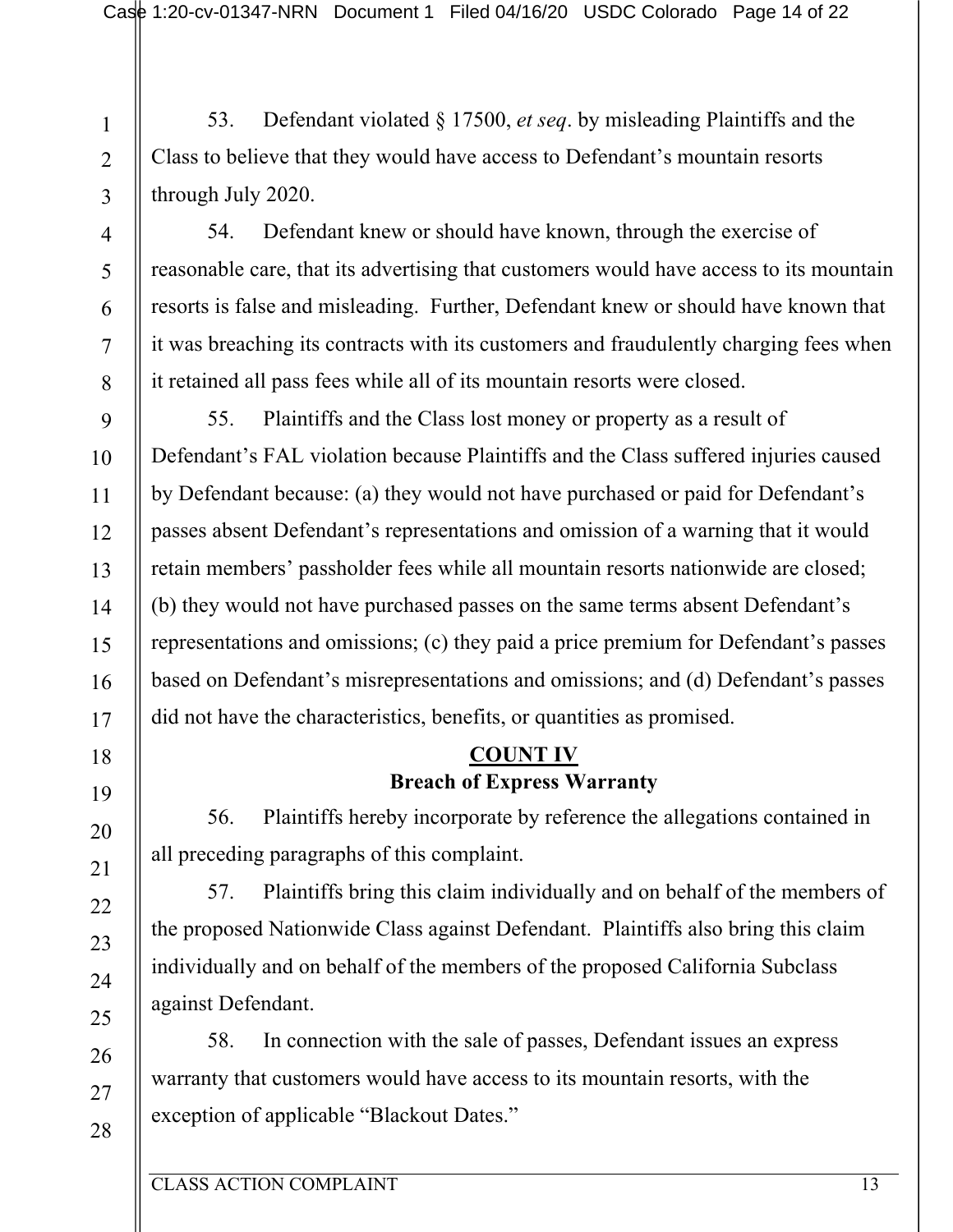59. Defendant's affirmation of fact and promise in Defendant's marketing and signage became part of the basis of the bargain between Defendant and Plaintiffs and Class members, thereby creating express warranties that the services would conform to Defendant's affirmation of fact, representations, promise, and description.

60. Defendant breached its express warranty because Defendant does not provide access to its mountain resorts. In fact, Defendant has retained the full amount of its pass fees while 100 percent of its mountain resorts are closed.

61. Plaintiffs and the Class members were injured as a direct and proximate result of Defendant's breach because: Plaintiffs and the Class suffered injuries caused by Defendant because (a) they would not have purchased or paid for Defendant's passes absent Defendant's representations and omission of a warning that it would retain members' passholder fees while all mountain resorts nationwide are closed; (b) they would not have purchased passes on the same terms absent Defendant's representations and omissions; (c) they paid a price premium for Defendant's passes based on Defendant's misrepresentations and omissions; and (d) Defendant's passes did not have the characteristics, benefits, or quantities as promised.

# **COUNT V Negligent Misrepresentation**

62. Plaintiffs hereby incorporate by reference the allegations contained in all preceding paragraphs of this complaint.

63. Plaintiffs bring this claim individually and on behalf of the members of the proposed Nationwide Class against Defendant. Plaintiffs also bring this claim individually and on behalf of the members of the proposed California Subclass against Defendant.

1

2

3

4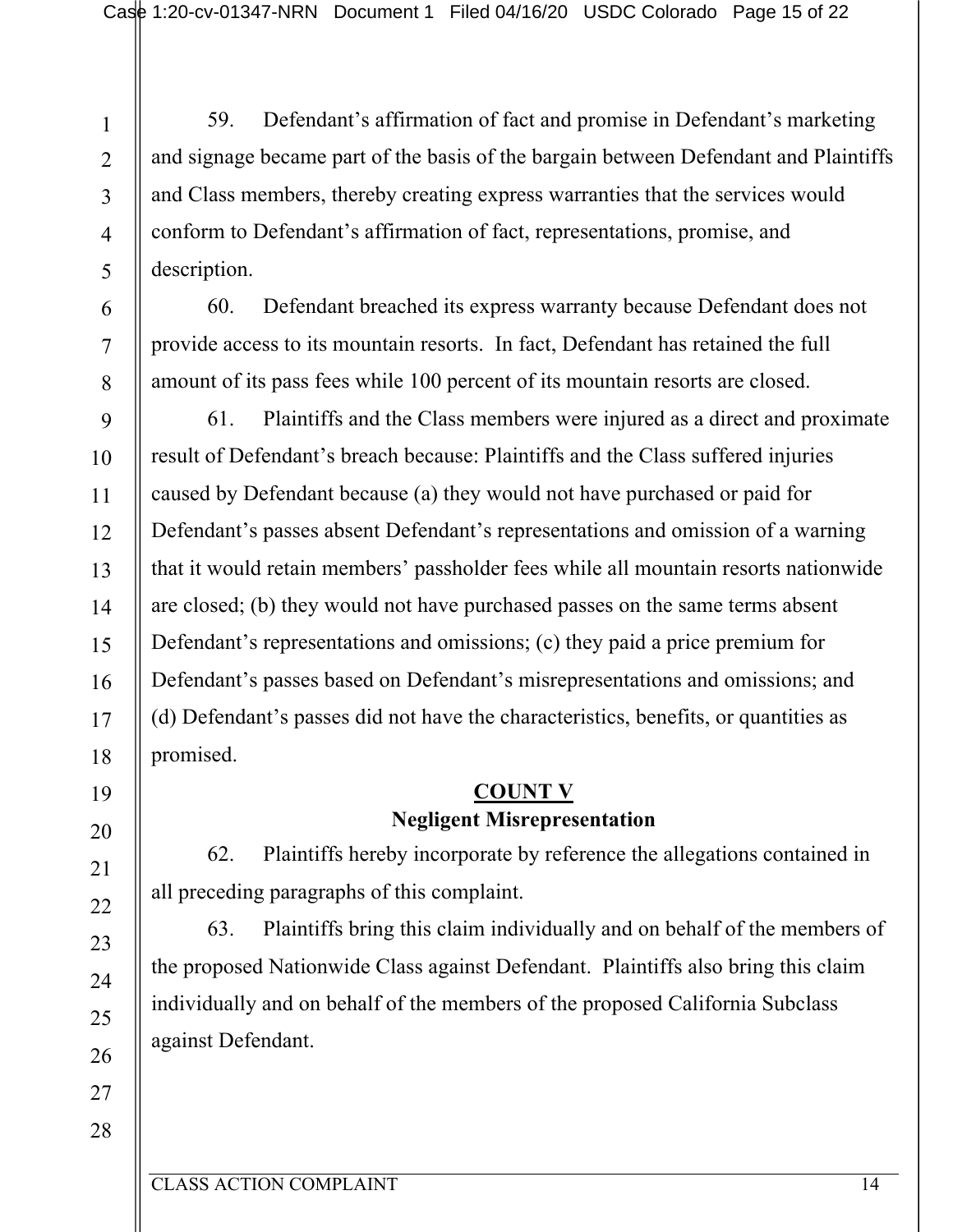1 2

64. As discussed above, Defendant misrepresented that customers would have access to its mountain resorts. However, Defendant in fact retains the full price for passes, even when 100 percent of its mountain resorts are closed to the public.

65. At the time Defendant made these representations, Defendant knew or should have known that these representations were false or made them without knowledge of their truth or veracity.

66. At an absolute minimum, Defendant negligently misrepresented and/or negligently omitted material facts about its passes and services.

67. The negligent misrepresentations and omissions made by Defendant, upon which Plaintiffs and Class members reasonably and justifiably relied, were intended to induce and actually induced Plaintiffs and Class members to purchase Defendant's passes.

68. Plaintiffs and Class members would not have purchased Defendant's passes, or would not have purchased the services on the same terms, if the true facts had been known.

69. The negligent actions of Defendant caused damage to Plaintiffs and Class members, who are entitled to damages and other legal and equitable relief as a result.

## **COUNT VI Fraud**

70. Plaintiffs hereby incorporate by reference the allegations contained in all preceding paragraphs of this complaint.

71. Plaintiffs bring this claim individually and on behalf of the members of the proposed Nationwide Class against Defendant. Plaintiffs also bring this claim individually and on behalf of the members of the proposed California Subclass against Defendant.

72. As discussed above, Defendant misrepresented that customers would have access to its mountain resorts, with the exception of applicable "Blackout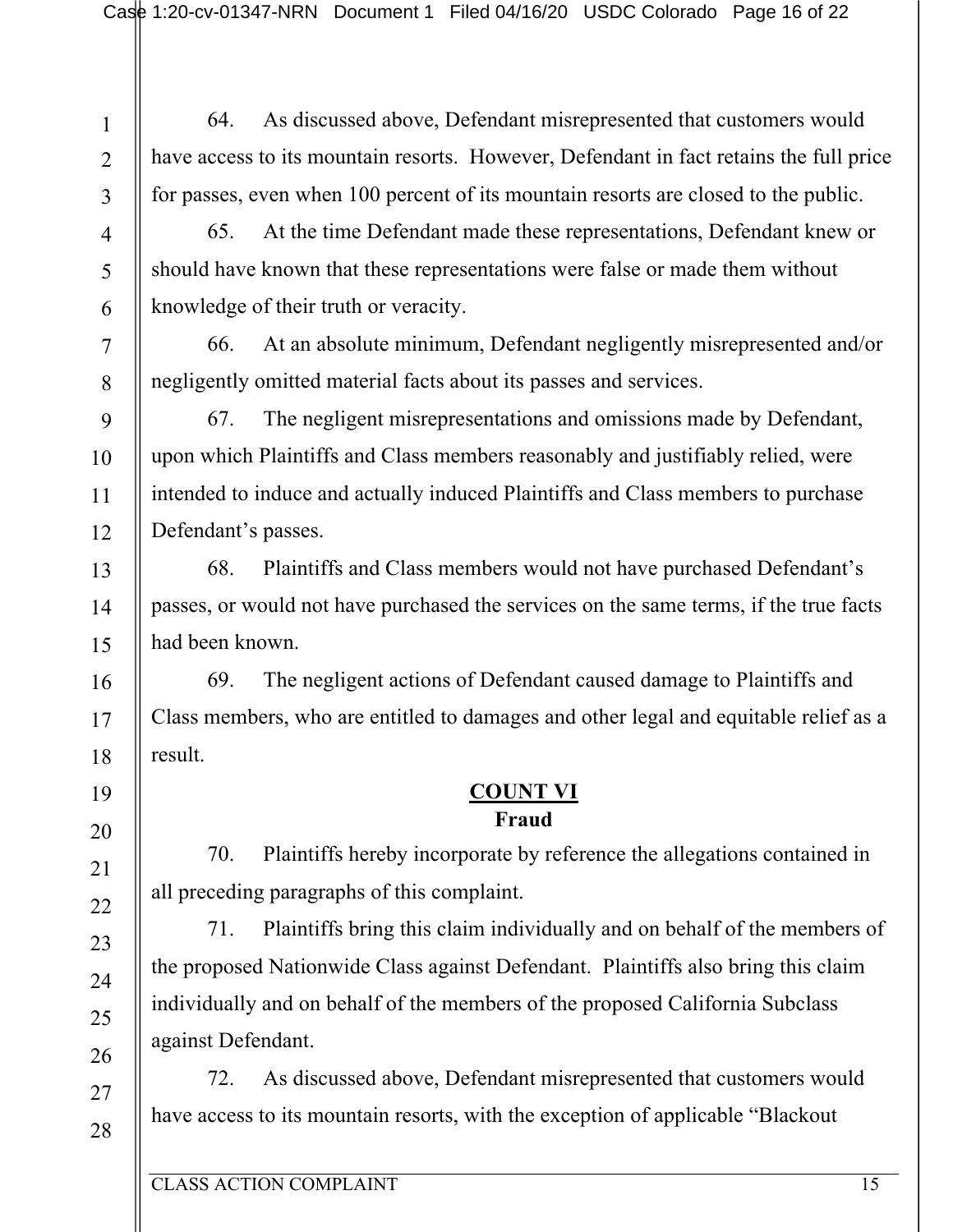Dates." However, Defendant in fact retains the full price for passes even when 100 percent of its mountain resorts are closed to the public. These misrepresentations and omissions were made with knowledge of their falsehood.

73. The misrepresentations and omissions made by Defendant, upon which Plaintiffs and Class members reasonably and justifiably relied, were intended and actually induced Plaintiffs and Class members to Defendant's passes.

74. The fraudulent actions of Defendant caused damage to Plaintiffs and Class members, who are entitled to damages and other legal and equitable relief as a result.

### **COUNT VII Unjust Enrichment**

75. Plaintiffs hereby incorporate by reference the allegations contained in all preceding paragraphs of this complaint.

76. Plaintiffs bring this claim individually and on behalf of the members of the proposed Nationwide Class against Defendant. Plaintiffs also bring this claim individually and on behalf of the members of the proposed California Subclass against Defendant.

77. Plaintiffs and members of the Class conferred benefits on Defendant by paying, and being charged, pass fees while 100 percent of Defendant's mountain resorts were and remain closed.

78. Defendant has knowledge of such benefits.

79. Defendant has been unjustly enriched in retaining the revenues derived from Plaintiffs and Class members' pass fees. Retention of those moneys under these circumstances is unjust and inequitable because Defendant is retaining its customers full pass fees while 100 percent of its mountain resorts remain closed. These misrepresentations and charges caused injuries to Plaintiffs and members of the Class because they would not have paid Defendant's pass fees had the true facts been known.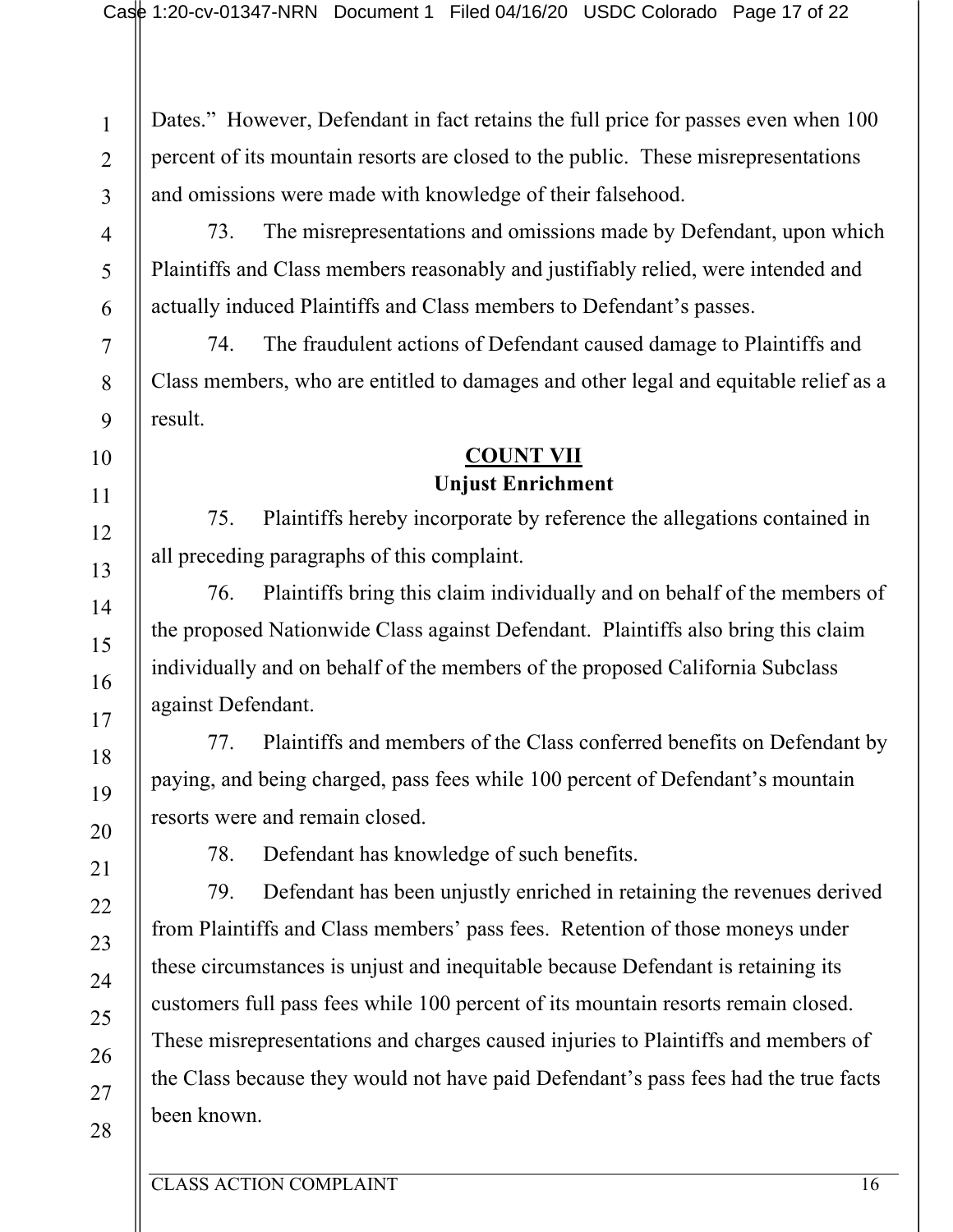80. Because Defendant's retention of the non-gratuitous benefits conferred on it by Plaintiff and members of the Class is unjust and inequitable, Defendant must pay restitution to Plaintiffs and members of the Class for their unjust enrichment, as ordered by the Court.

## **COUNT VIII Money Had and Received**

81. Plaintiffs hereby incorporate by reference the allegations contained in all preceding paragraphs of this complaint.

82. Plaintiffs bring this claim individually and on behalf of the members of the proposed Nationwide Class against Defendant. Plaintiffs also bring this claim individually and on behalf of the members of the proposed California Subclass against Defendant.

83. Defendant received money in the form of pass fees that was intended to be used for the benefit of Plaintiffs and the Class, those pass fees were not used for the benefit of Plaintiffs and the Class, and Defendant has not given back or refunded the wrongfully obtained money and pass fees to Plaintiffs and the Class.

84. Defendant obtained money in the form of pass fees that was intended to be used to provide unlimited mountain resort access to Plaintiffs and the Class, with the exception of applicable "Blackout Dates." However, Defendant has retained all of the pass fees while 100 percent of its mountain resorts were and remain closed.

# **COUNT IX Conversion**

85. Plaintiffs hereby incorporate by reference the allegations contained in all preceding paragraphs of this complaint.

86. Plaintiffs bring this claim individually and on behalf of the members of the proposed Nationwide Class against Defendant. Plaintiffs also bring this claim individually and on behalf of the members of the proposed California Subclass against Defendant.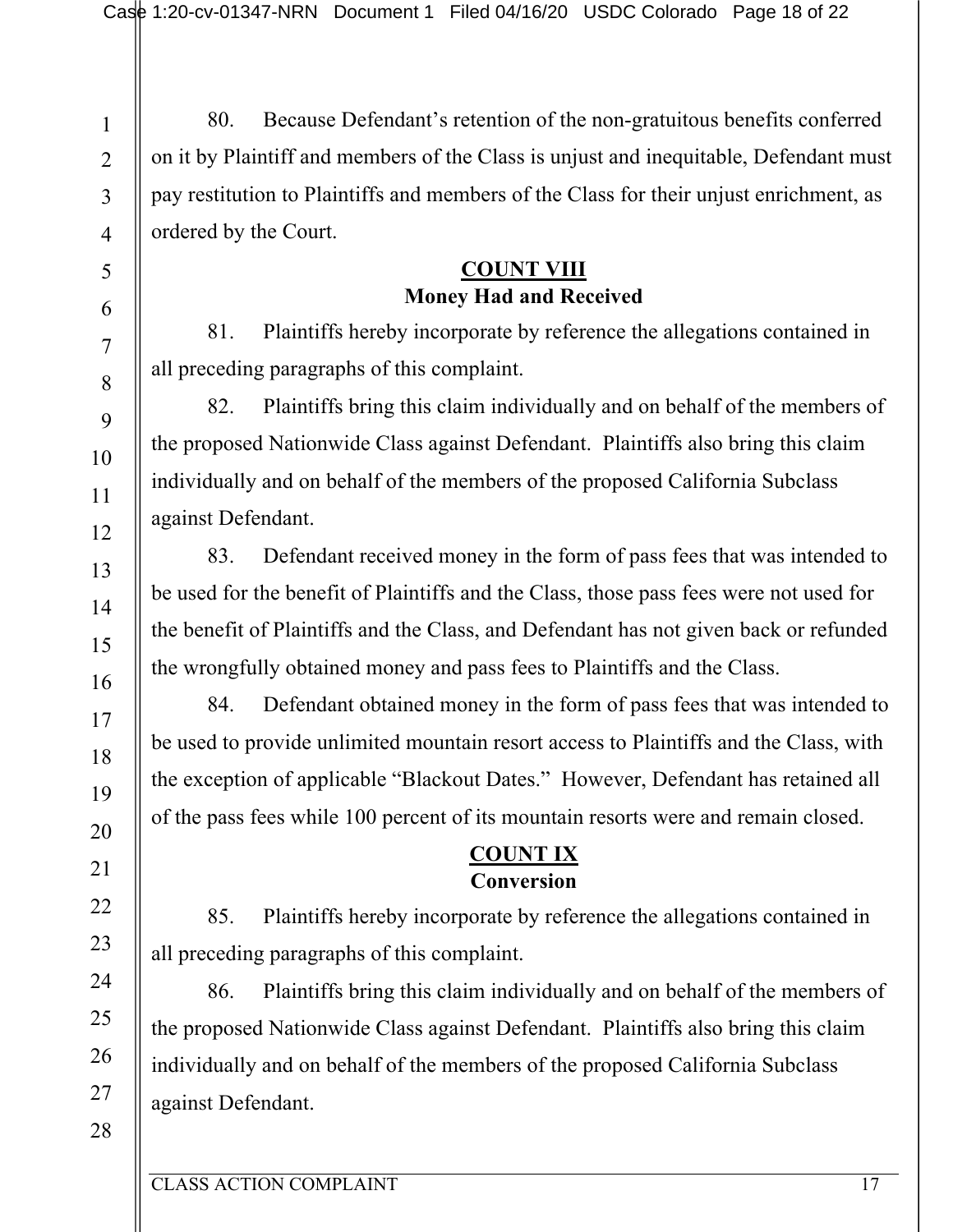1

87. Plaintiffs and members of the Class had a right to retain portion of their pass fees while all of Defendant's mountain resorts were and remain closed; Defendant intentionally retained the full amount of Plaintiffs' and Class members' pass fees while Defendant's mountain resorts were closed; Plaintiffs and Class members did not consent to Defendant retaining such fees while Defendant's mountain resorts are closed; Plaintiffs and Class members were harmed through Defendant's retention of their pass fees; Defendant's conduct was a substantial factor in causing Plaintiffs and Class members harm.

# **COUNT X Breach of Contract**

88. Plaintiffs hereby incorporate by reference the allegations contained in all preceding paragraphs of this complaint.

89. Plaintiffs bring this claim individually and on behalf of the members of the proposed Nationwide Class against Defendant. Plaintiffs also bring this claim individually and on behalf of the members of the proposed California Subclass against Defendant.

90. Defendant entered into contracts with Plaintiffs and Class members to provide access to its mountain resorts in exchange for the payment of pass fees. Defendant has breached these contracts by retaining Plaintiffs' and Class members' full pass fees while 100 percent of its mountain resorts remain closed. Plaintiffs and Class members have suffered an injury through the payment of pass fees while not having access to Defendant's mountain resorts.

# **PRAYER FOR RELIEF**

WHEREFORE, Plaintiffs, individually and on behalf of all others similarly situated, seeks judgment against Defendant, as follows:

a) For an order certifying the Class under Rule 23 of the Federal Rules of Civil Procedure and naming Plaintiffs as representatives of the Class and Plaintiffs' attorneys as Class Counsel to represent the Class members;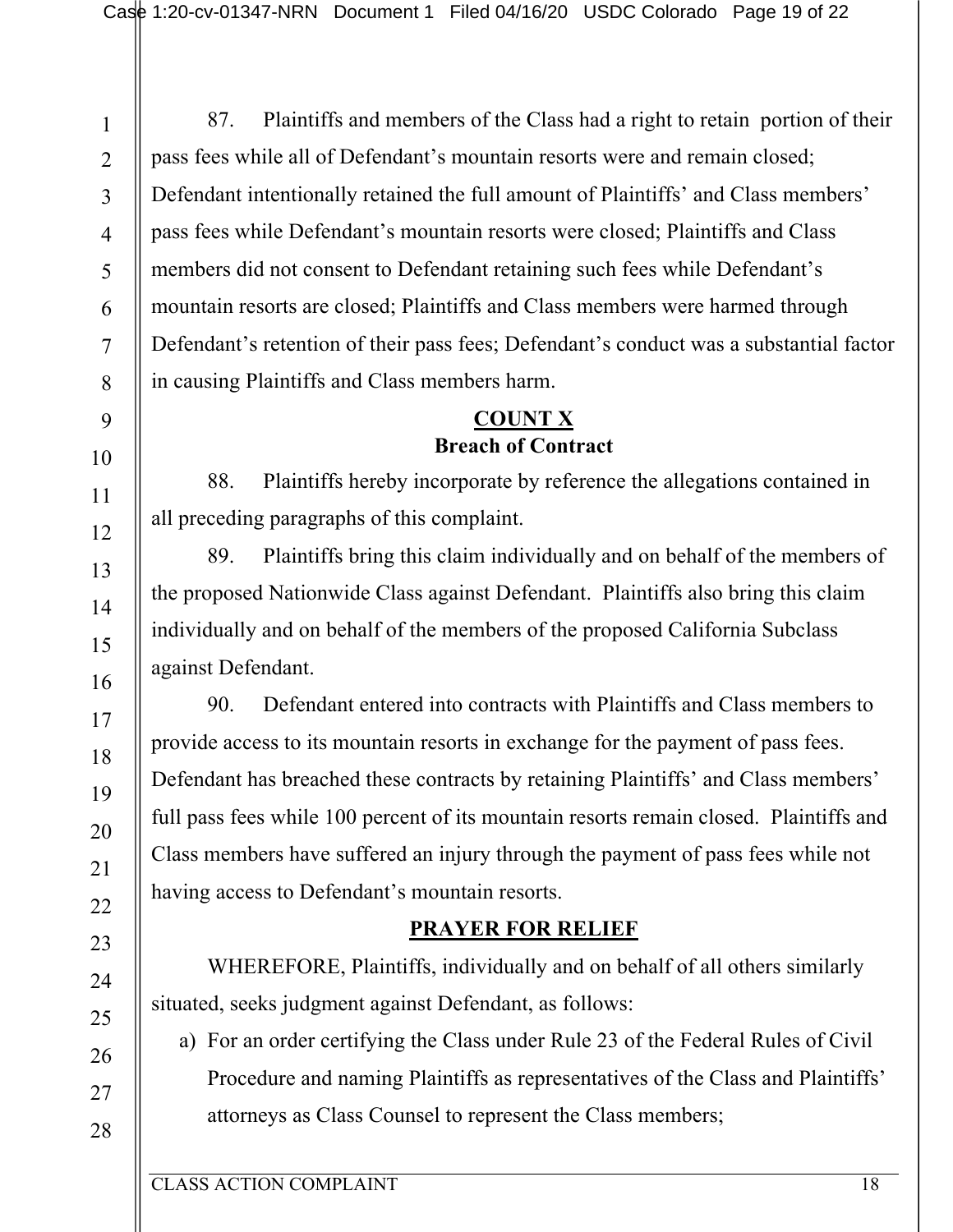|                                                                                                                                                                                                                                                                  | California Subclass members;<br>referenced herein;<br>Subclass, on all counts asserted herein;<br>Court and/or jury; | b) For an order certifying the California Subclass under Rule 23 of the Federal<br>Rules of Civil Procedure and naming Plaintiffs as representatives of the<br>California Subclass and Plaintiffs' attorneys as Class Counsel to represent the<br>c) For an order declaring that Defendant's conduct violates the statutes and laws<br>d) For an order finding in favor of Plaintiffs, the Class, and the California<br>e) For compensatory and punitive damages in amounts to be determined by the |  |  |  |                                                                                  |                       |                                  |  |  |  |
|------------------------------------------------------------------------------------------------------------------------------------------------------------------------------------------------------------------------------------------------------------------|----------------------------------------------------------------------------------------------------------------------|-----------------------------------------------------------------------------------------------------------------------------------------------------------------------------------------------------------------------------------------------------------------------------------------------------------------------------------------------------------------------------------------------------------------------------------------------------------------------------------------------------|--|--|--|----------------------------------------------------------------------------------|-----------------------|----------------------------------|--|--|--|
|                                                                                                                                                                                                                                                                  |                                                                                                                      |                                                                                                                                                                                                                                                                                                                                                                                                                                                                                                     |  |  |  |                                                                                  |                       |                                  |  |  |  |
|                                                                                                                                                                                                                                                                  |                                                                                                                      |                                                                                                                                                                                                                                                                                                                                                                                                                                                                                                     |  |  |  |                                                                                  |                       |                                  |  |  |  |
|                                                                                                                                                                                                                                                                  |                                                                                                                      |                                                                                                                                                                                                                                                                                                                                                                                                                                                                                                     |  |  |  |                                                                                  |                       |                                  |  |  |  |
|                                                                                                                                                                                                                                                                  |                                                                                                                      |                                                                                                                                                                                                                                                                                                                                                                                                                                                                                                     |  |  |  |                                                                                  |                       |                                  |  |  |  |
|                                                                                                                                                                                                                                                                  |                                                                                                                      |                                                                                                                                                                                                                                                                                                                                                                                                                                                                                                     |  |  |  |                                                                                  |                       |                                  |  |  |  |
|                                                                                                                                                                                                                                                                  |                                                                                                                      |                                                                                                                                                                                                                                                                                                                                                                                                                                                                                                     |  |  |  |                                                                                  |                       |                                  |  |  |  |
|                                                                                                                                                                                                                                                                  |                                                                                                                      |                                                                                                                                                                                                                                                                                                                                                                                                                                                                                                     |  |  |  |                                                                                  |                       |                                  |  |  |  |
|                                                                                                                                                                                                                                                                  |                                                                                                                      |                                                                                                                                                                                                                                                                                                                                                                                                                                                                                                     |  |  |  |                                                                                  |                       |                                  |  |  |  |
|                                                                                                                                                                                                                                                                  |                                                                                                                      |                                                                                                                                                                                                                                                                                                                                                                                                                                                                                                     |  |  |  |                                                                                  |                       |                                  |  |  |  |
|                                                                                                                                                                                                                                                                  |                                                                                                                      |                                                                                                                                                                                                                                                                                                                                                                                                                                                                                                     |  |  |  |                                                                                  |                       |                                  |  |  |  |
|                                                                                                                                                                                                                                                                  |                                                                                                                      | f) For prejudgment interest on all amounts awarded;                                                                                                                                                                                                                                                                                                                                                                                                                                                 |  |  |  |                                                                                  |                       |                                  |  |  |  |
|                                                                                                                                                                                                                                                                  | g) For an order of restitution and all other forms of equitable monetary relief;                                     |                                                                                                                                                                                                                                                                                                                                                                                                                                                                                                     |  |  |  |                                                                                  |                       |                                  |  |  |  |
| h) For injunctive relief as pleaded or as the Court may deem proper; and<br>i) For an order awarding Plaintiffs and the Class their reasonable attorneys' fees<br>(except on the breach of contract count) and expenses and costs of suit.<br><b>JURY DEMAND</b> |                                                                                                                      |                                                                                                                                                                                                                                                                                                                                                                                                                                                                                                     |  |  |  |                                                                                  |                       |                                  |  |  |  |
|                                                                                                                                                                                                                                                                  |                                                                                                                      |                                                                                                                                                                                                                                                                                                                                                                                                                                                                                                     |  |  |  | Plaintiffs demand a trial by jury on all causes of action and issues so triable. |                       |                                  |  |  |  |
|                                                                                                                                                                                                                                                                  |                                                                                                                      |                                                                                                                                                                                                                                                                                                                                                                                                                                                                                                     |  |  |  |                                                                                  |                       |                                  |  |  |  |
|                                                                                                                                                                                                                                                                  |                                                                                                                      |                                                                                                                                                                                                                                                                                                                                                                                                                                                                                                     |  |  |  |                                                                                  | Dated: April 16, 2020 | <b>BURSOR &amp; FISHER, P.A.</b> |  |  |  |
|                                                                                                                                                                                                                                                                  |                                                                                                                      | /s/ Blair E. Reed<br>By: $\qquad \qquad$                                                                                                                                                                                                                                                                                                                                                                                                                                                            |  |  |  |                                                                                  |                       |                                  |  |  |  |
|                                                                                                                                                                                                                                                                  |                                                                                                                      | Blair E. Reed                                                                                                                                                                                                                                                                                                                                                                                                                                                                                       |  |  |  |                                                                                  |                       |                                  |  |  |  |
|                                                                                                                                                                                                                                                                  |                                                                                                                      | Yeremey Krivoshey (State Bar No. 295032)                                                                                                                                                                                                                                                                                                                                                                                                                                                            |  |  |  |                                                                                  |                       |                                  |  |  |  |
|                                                                                                                                                                                                                                                                  |                                                                                                                      | Blair E. Reed (State Bar No. 316791)                                                                                                                                                                                                                                                                                                                                                                                                                                                                |  |  |  |                                                                                  |                       |                                  |  |  |  |
|                                                                                                                                                                                                                                                                  |                                                                                                                      | 1990 North California Blvd., Suite 940                                                                                                                                                                                                                                                                                                                                                                                                                                                              |  |  |  |                                                                                  |                       |                                  |  |  |  |
|                                                                                                                                                                                                                                                                  |                                                                                                                      | Walnut Creek, CA 94596                                                                                                                                                                                                                                                                                                                                                                                                                                                                              |  |  |  |                                                                                  |                       |                                  |  |  |  |
|                                                                                                                                                                                                                                                                  |                                                                                                                      | Telephone: (925) 300-4455<br>Facsimile: (925) 407-2700                                                                                                                                                                                                                                                                                                                                                                                                                                              |  |  |  |                                                                                  |                       |                                  |  |  |  |
|                                                                                                                                                                                                                                                                  |                                                                                                                      | E-mail: ykrivoshey@bursor.com                                                                                                                                                                                                                                                                                                                                                                                                                                                                       |  |  |  |                                                                                  |                       |                                  |  |  |  |
|                                                                                                                                                                                                                                                                  |                                                                                                                      | breed@bursor.com                                                                                                                                                                                                                                                                                                                                                                                                                                                                                    |  |  |  |                                                                                  |                       |                                  |  |  |  |
|                                                                                                                                                                                                                                                                  | <b>CLASS ACTION COMPLAINT</b>                                                                                        |                                                                                                                                                                                                                                                                                                                                                                                                                                                                                                     |  |  |  |                                                                                  |                       |                                  |  |  |  |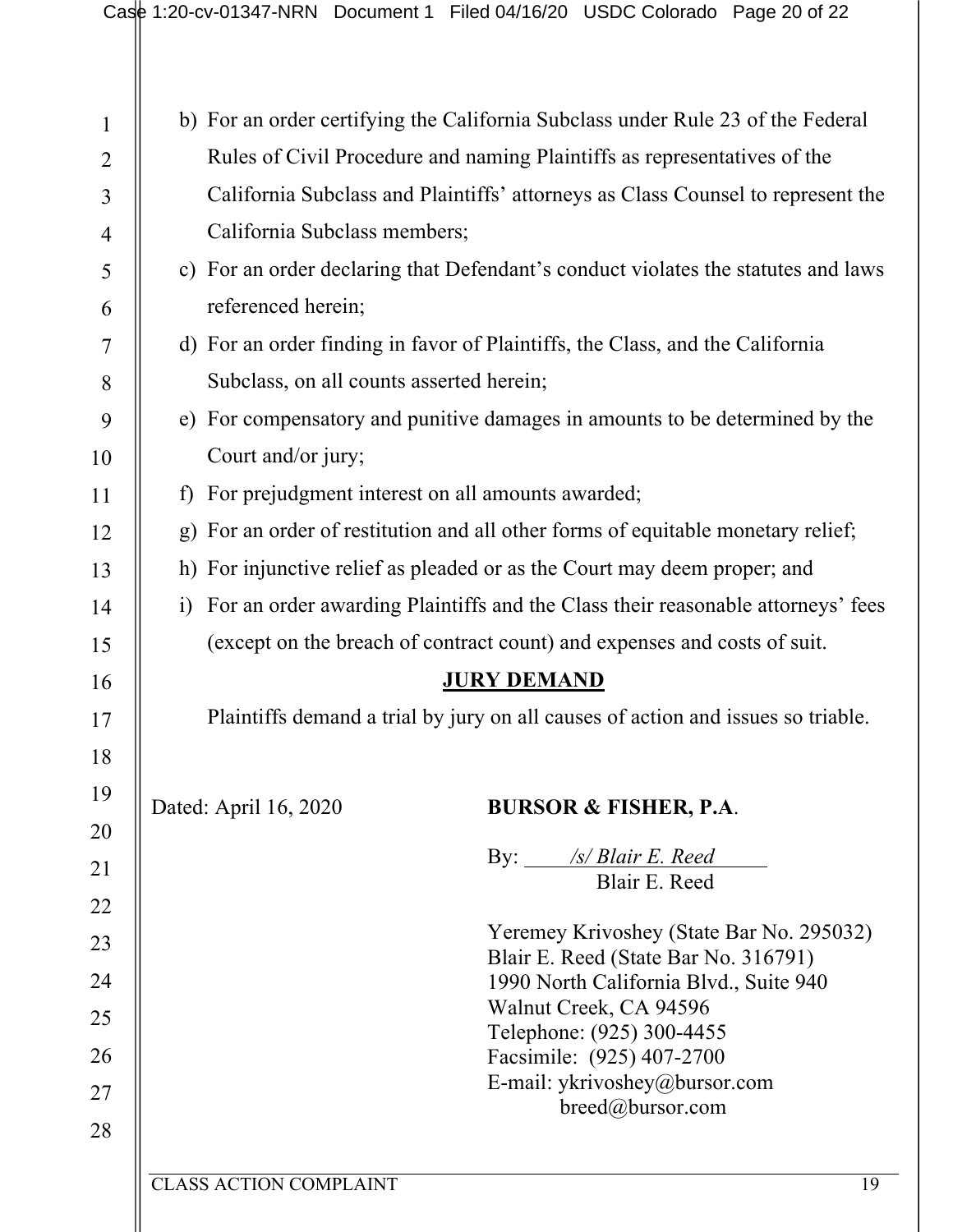| $\mathbf{1}$   |                               | <b>BURSOR &amp; FISHER, P.A.</b>                                                |
|----------------|-------------------------------|---------------------------------------------------------------------------------|
| $\overline{2}$ |                               | Scott A. Bursor (State Bar No. 276006)                                          |
| $\overline{3}$ |                               | 2665 S. Bayshore Dr., Suite 220<br>Miami, FL 33133-5402                         |
| $\overline{4}$ |                               | Telephone: (305) 330-5512                                                       |
| 5              |                               | Facsimile: (305) 676-9006<br>E-Mail: scott@bursor.com                           |
| 6              |                               |                                                                                 |
| $\overline{7}$ |                               | <b>REICH RADCLIFFE &amp; HOOVER LLP</b><br>Marc G. Reich (State Bar No. 159936) |
| 8              |                               | Adam T. Hoover (State Bar No. 243226)                                           |
| 9              |                               | 4675 MacArthur Court, Suite 550<br>Newport Beach, CA 92660                      |
| 10             |                               | Telephone: (949) 975-0512                                                       |
| 11             |                               | Email: mgr@reichradcliffe.com<br>adhoover@reichradcliffe.com                    |
| 12             |                               |                                                                                 |
| 13             |                               | <b>Attorneys for Plaintiffs</b>                                                 |
| 14             |                               |                                                                                 |
| 15             |                               |                                                                                 |
| 16             |                               |                                                                                 |
| 17             |                               |                                                                                 |
| 18             |                               |                                                                                 |
| 19             |                               |                                                                                 |
| 20             |                               |                                                                                 |
| 21             |                               |                                                                                 |
| 22             |                               |                                                                                 |
| 23             |                               |                                                                                 |
| 24             |                               |                                                                                 |
| 25             |                               |                                                                                 |
| 26             |                               |                                                                                 |
| $27\,$         |                               |                                                                                 |
| 28             |                               |                                                                                 |
|                | <b>CLASS ACTION COMPLAINT</b> | 20                                                                              |
|                |                               |                                                                                 |
|                |                               |                                                                                 |